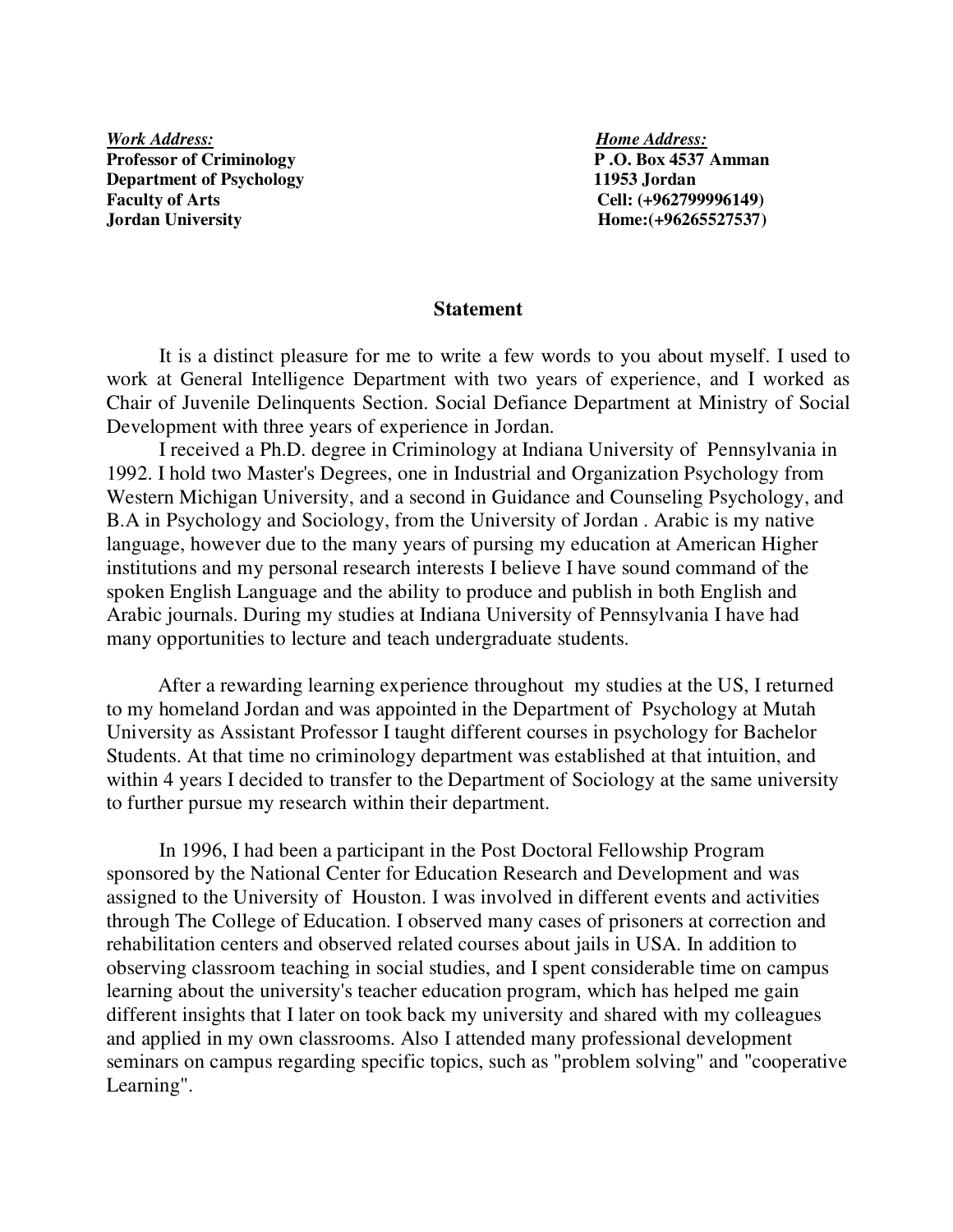Upon my return to Jordan, I was appointed as the Dean of the Arts and Sciences Faculty at Mutah University Branch in Ma'an City Southern of Jordan. After that I worked at King Fahad Security College, Kingdom Of Saudi Arabia. My experience specific to teaching criminology courses to police officers and other officials.

 After a year I returned to the position of Dean of Students Affairs at Mutah University. I then worked in the UAE as Associate Professor at Sharjah Police Sciences Academy and I was transferred to General Director of Abu Dhabi Police, Ministry of Internal affairs to conduct research on understanding the correlation aspects of crime and region in their country. During that period of time I taught General Psychology at ADU. In 2004, I returned to Mutah University in Jordan as a Dean of Students Affairs until Nov. 22. 2008, at the same time I taught few courses for undergraduate and graduate students especially for criminology field, criminal justice and sociology. I worked with other colleagues on developing the first higher education criminology program to be developed in Jordan and the opportunity to serve as an adviser for students seeking their higher education in criminology.

In 2010, I worked as Professor at The Hashemite University, Department of Educational Psychology, Zarqa, Jordan, at the same time I taught Few Psychology Courses for undergraduate and graduate students. . In Jun 01, 2010. I was appointed as the President Consultant for The Hashemite University.

Currently, I am a Professor at Jordan University, Faculty of Arts, Department of Psychology, Amman, Jordan. I am teaching Psychology courses to both undergraduate and graduate students and one of the Board of Trustees for Al-Zaytoonah University of Jordan.

I believe that the variety and diversity of my experiences qualify me for the position at your institution. If granted the opportunity, I would make sure to use my previous experiences and build upon them.

Sincerely,

Abatah D. Daher, Ph.D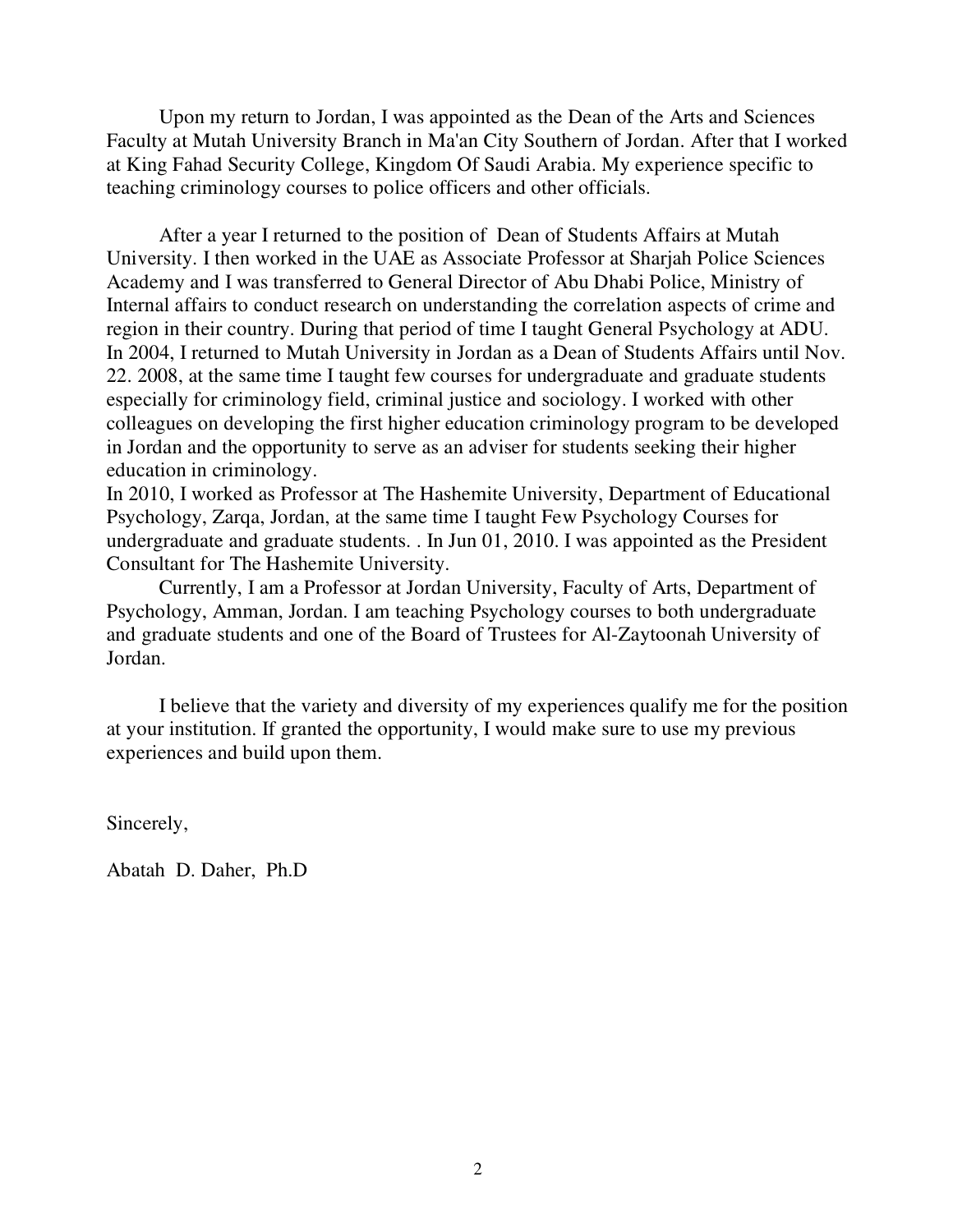# **Curriculum Vitae**  *Abatah D. H. Daher, Ph.D*

## *PERSONAL DATA:*

**Work Address:** Professor of Criminology Dept. of Psychology, Faculty of Arts The University of Jordan Amman, 11942 Jordan **Tel: (+962-6) 5355000 ex. (24974) Fax: (+962-6) 5330689** 

Nationality: Jordanian USA Permanent Resident USCIS #058-243-000 IR5

### *Current Position:* **Board of Trustee s Al-Zaytoonah University of Jordan.**



 **Place of Birth: Zarqa-Jordan Year of Birth: 1954 Martial Status: Married.**

 **E-mail:** drabatah@hotmail.com  **E-mail:** drabatah@yahoo.com **E-mail:** a\_daher@ju.edu.jo

#### **PERMANENT HOME ADDRESS:**

 **P.O. Box 4537 Amman 11953 Jordan Cell: (+962-799996149) Home: (+962-65527537)**

http://www.ju.edu.jo/sites/Academic/a\_daher/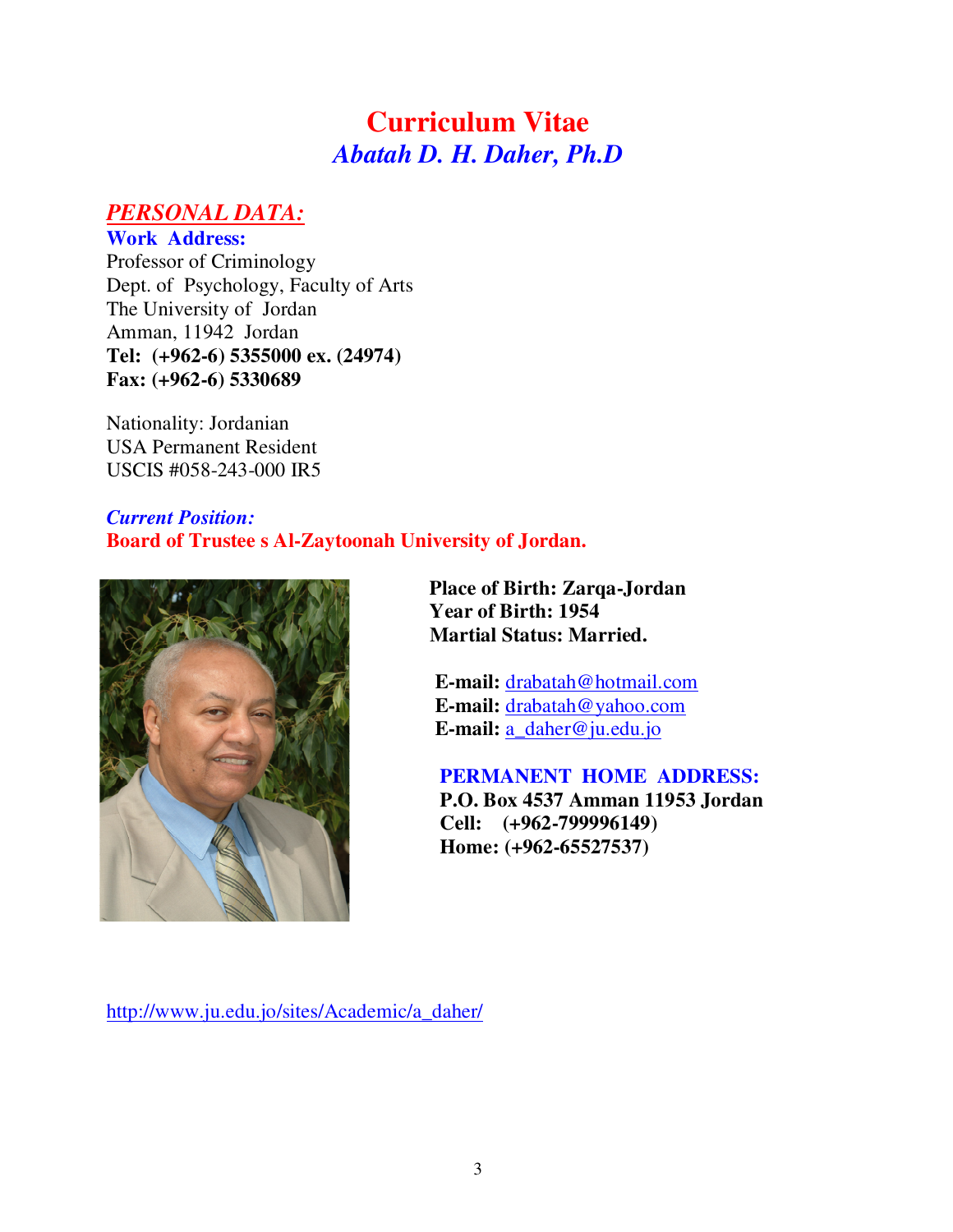## *PROFESSIONAL SKILLS:*

| <b>DEGREES:</b>                                                 |
|-----------------------------------------------------------------|
| 1996 Post Doctorate. (Social Studies)                           |
| University of Houston.                                          |
| Houston, Texas, USA.                                            |
| 1992 Ph.D. (Criminology)                                        |
| Department of Criminology.                                      |
| Faculty of Humanities Social Sciences.                          |
| Indiana University of Pennsylvania.                             |
| Indiana, PA. USA.                                               |
| 1989 MA. (Industrial & Organizational Psychology)               |
| Department of Psychology.                                       |
| Faculty of Arts and Sciences.                                   |
| <b>Western Michigan University</b>                              |
| Kalamazoo, MI. USA.                                             |
| 1985 MA. (Counseling & Guidance Psychology)                     |
| Department of Psychology.                                       |
| Faculty of Sciences Education.                                  |
| University of Jordan. Amman, Jordan.                            |
| 1982 Diploma in Higher Education. ( <i>Especial Education</i> ) |
| Department of Psychology.                                       |
| Faculty of Sciences Education.                                  |
| University of Jordan. Amman, Jordan.                            |
| 1979 BA. (Psychology/Sociology)                                 |
| Department of Psychology.                                       |
| Faculty of Educational Sciences.                                |
| University of Jordan. Amman, Jordan.                            |

#### **Field of Specialization:**

- *01.* Crime and Criminal Justices, Organized Crime, Crime Prevention, Comparative Juvenile Justice, Victimology, Social Studies, Drugs & Society, Police Sociology, Correction and Rehabilitation.
- *02.* Criminal Psychology, Social Psychology, Industrial and Organizational Psychology, Counseling Psychology, Psychological of Army.
- *03.* Statistical Methods, Statistical Education, Psychological Research Methods.

#### **Dissertation and Theses:**

#### *1992* **Ph.D. Dissertation Title:**

 "The level of Depression and Anxiety among Juvenile Delinquent and Non-Delinquent in Jordan". Department of Criminology. Faculty of Humanities and Social Sciences. Indiana University of Pennsylvania. Indiana, PA. USA.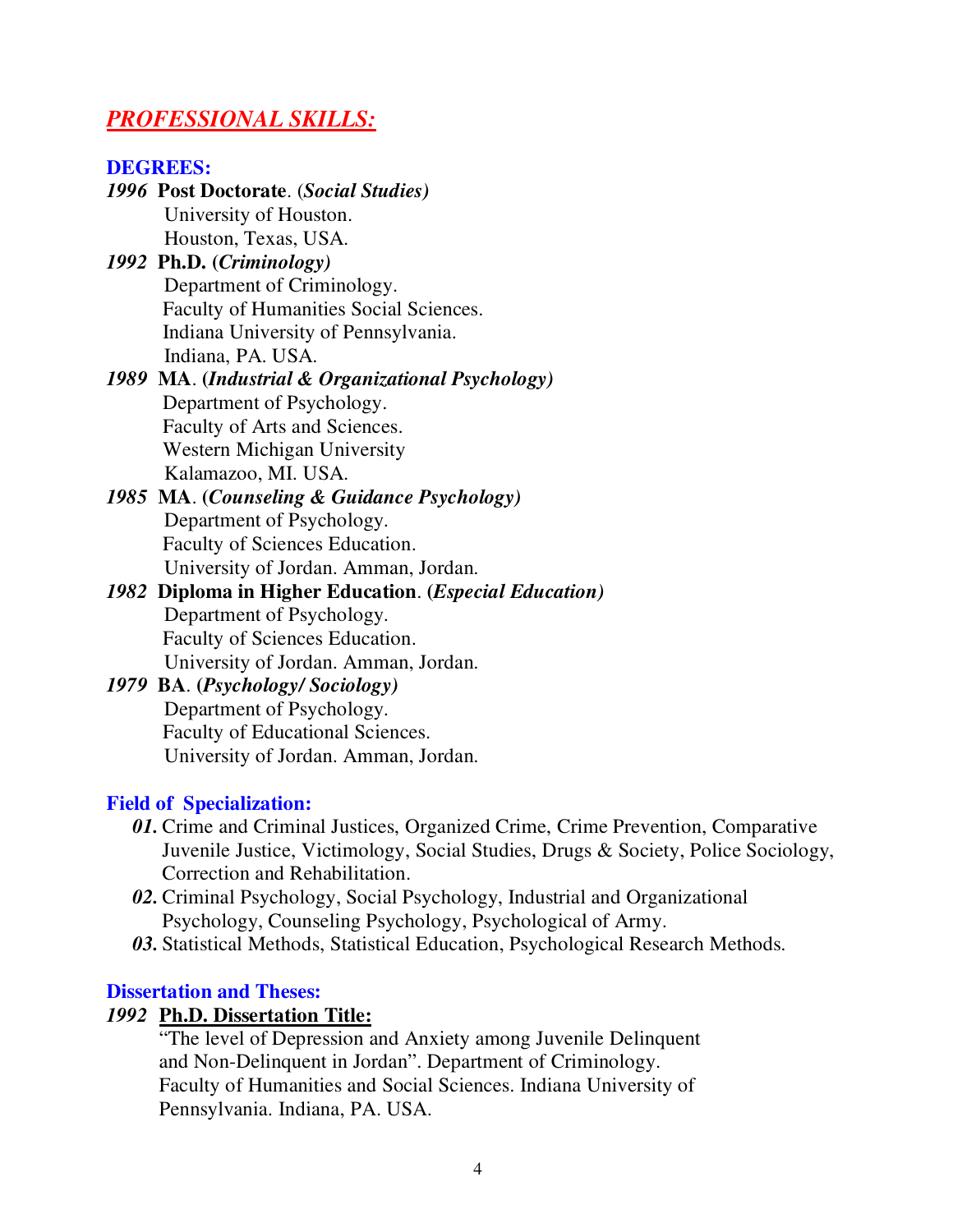#### *1989* **Master Thesis Title:**

"Techniques for Increasing writing and Reading Proficiency of International Students". Department of Psychology. Faculty of Arts and Sciences. Western Michigan University. Kalamazoo, MI. USA.

#### *1985* **Master Thesis Title:**

"The Effect Factors of Deviance Behavior on Juvenile Delinquent in Jordan". Department of Psychology. Faculty of Sciences Education. University of Jordan. Amman, Jordan.

#### **Languages Skills:**

| <b>Language</b> | <b>Reading</b> | <b>Writing</b> | <b>Conversation</b> |
|-----------------|----------------|----------------|---------------------|
| English         | Excellent      | Excellent      | Excellent           |
| Arabic          | Excellent      | Excellent      | Excellent           |

### **Professional / Technical Skills:**

- *01.* Word, Power Point, Windows 98, 2000 and XP.
- *02.* Statistical Packages, Statistical View and SPSS.
- *03.* MU (ICDL) offered by Faculty Development Center at Mutah University.
- *04.* MU (INTEL) offered by Faculty Development Center at Mutah University.

#### **Editorial Board And Research Referee:**

- *01***.** The University City Professional Network (UCPN). Newsletter Editorial Committee. Sharjah, UAE.
- *02.* International Review of Criminal Law.
- *03.* Mutah University for Scientific Research. Mutah University, Karak, Jordan.
- *04.* Dirasat Journal. University of Jordan. Amman, Jordan.

#### **Professional Membership:**

- *01.* American Sociological Association.
- *02.* Jordanian Psychological Association.
- *03.* Academy of Criminal Justice Sciences. .
- *04.* The American Biographical Institute: Research Board of Advisors, Distinguished Member Since 2001.
- *05.* Jordan Society for Profession and Work Ethics.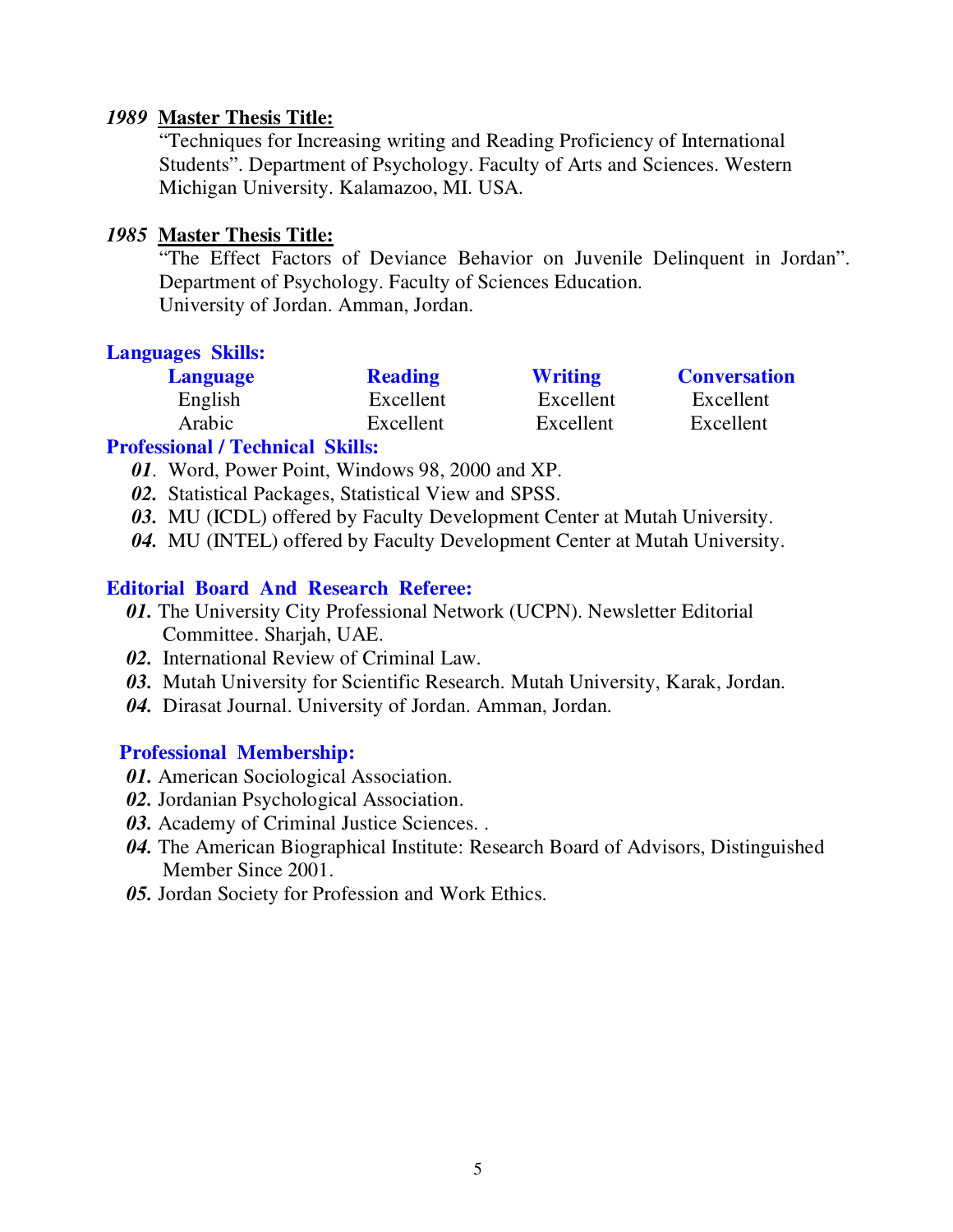## *EMPOLYMENT HISTORY:*

### **ACADEMIC RANK:**

| 2011-     | <b>Professor of Criminology.</b>                                |
|-----------|-----------------------------------------------------------------|
|           | Department of Psychology.                                       |
|           | Faculty of Arts.                                                |
|           | The University of Jordan, Amman, Jordan                         |
| 2010-2011 | <b>Professor of Criminology.</b>                                |
|           | Department of Educational Psychology.                           |
|           | Faculty of Educational Sciences.                                |
|           | The Hashemite University, Zarqa, Jordan.                        |
| 2007-2009 | <b>Professor of Criminology.</b>                                |
|           | Department of Sociology.                                        |
|           | Faculty of Social Sciences.                                     |
|           | Mutah University, Karak, Jordan.                                |
| 2000-2007 | <b>Associate Professor of Criminology.</b>                      |
|           | Department of Sociology.                                        |
|           | Faculty of Arts.                                                |
|           | Mutah University, Karak, Jordan.                                |
| 1996-2000 | <b>Assistant Professor of Criminology.</b>                      |
|           | Department of Sociology.                                        |
|           | Faculty of Arts.                                                |
|           | Mutah University, Karak, Jordan.                                |
| 1992-1996 | <b>Assistant Professor of Criminology.</b>                      |
|           | Department of Psychology.                                       |
|           | Faculty of Educational Sciences.                                |
|           | Mutah University, Karak, Jordan.                                |
| 1989-1992 | <b>Research Assistant.</b>                                      |
|           | Faculty of Humanities Social Sciences.                          |
|           | Indiana University of Pennsylvania.                             |
|           | Indiana, PA. USA.                                               |
|           | Sept. 17. 2000 Tenure Track at Mutah University, Karak, Jordan. |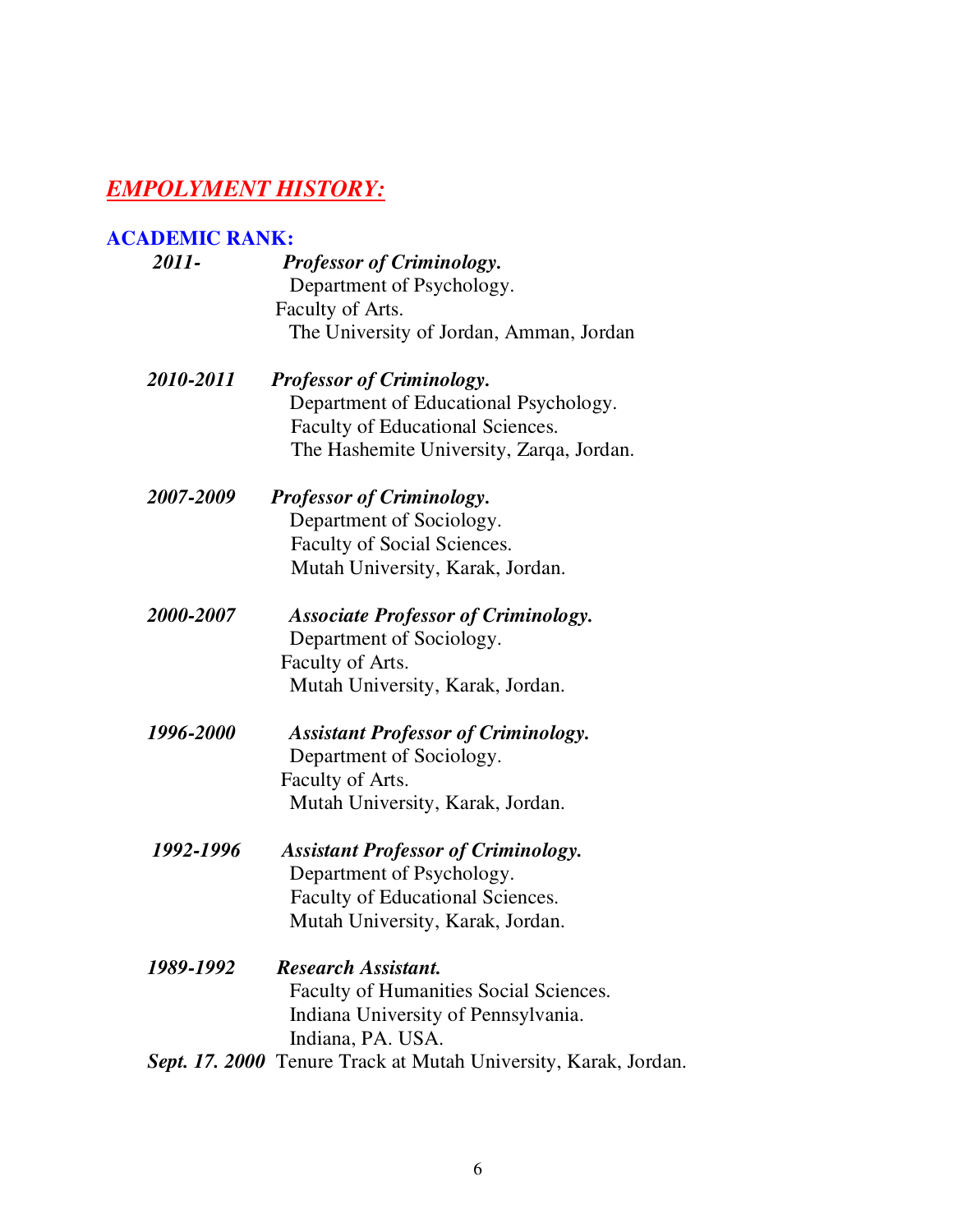### **MANAGERIAL POSTS IN ACADEMIA:**

|               | 2009 – Present Board of Trustees Al-Zaytoonah University. |
|---------------|-----------------------------------------------------------|
|               | Al-Zaytoonah University, Amman, Jordan                    |
| $2010 - 2011$ | <b>President Consultant of The Hashemite University.</b>  |
|               | The Hashemite University, Zarqa, Jordan.                  |
| $2004 - 2008$ | Dean, Deanship of Students' Affairs.                      |
|               | Mutah University, Karak, Jordan.                          |
| $1999 - 2001$ | Dean, Deanship of Students' Affairs.                      |
|               | Mutah University, Karak, Jordan.                          |
| 1997 – 1998   | <b>Dean, Faculty of Sciences and Arts.</b>                |
|               | Mutah University, Ma'an Branch, Ma'an, Jordan             |
| 1996 – 1996   | <b>Deputy Dean, Faculty of Sciences &amp; Arts.</b>       |
|               | Mutah University. Ma'an Branch, Ma'an, Jordan.            |
| 1995 – 1996   | <b>Deputy Dean, Faculty of Sciences Education.</b>        |
|               | Mutah University, Karak, Jordan.                          |
| $1995 - 1995$ | <b>Assistant Dean, Faculty of Sciences Education.</b>     |
|               | Mutah University, Karak, Jordan.                          |
| $1999 - 2001$ | <b>Chairman of Sociology Department.</b>                  |
|               | Faculty of Arts, Mutah University, Karak, Jordan.         |
| $1994 - 1995$ | (Chairman) Coordinator Program.                           |
|               | <b>Rehabilitation &amp; Training Teacher.</b>             |
|               | Faculty of Educational Sciences.                          |
|               | Mutah University, Karak, Jordan.                          |
| 1993 - 1994   | <b>Chairman, Department of Field &amp; Class Teacher.</b> |
|               | Faculty of Educational Sciences.                          |
|               | Mutah University, Jordan.                                 |

## **Career Resume:**

|               | 1974 – 1975 General Intelligence Department, Amman, Jordan. |
|---------------|-------------------------------------------------------------|
| $1979 - 1980$ | <b>Social Worker.</b>                                       |
|               | Ministry of Social Development.                             |
|               | <b>Observation Center for Juvenile Delinquents</b>          |
|               | Salute, Jordan.                                             |
|               | 1980 – 1981 Assistant Chair.                                |
|               | Social Care Section.                                        |
|               | Ministry of Social Development.                             |
|               | Amman, Jordan.                                              |
| 1981 – 1982   | <b>Chair of Juvenile Delinguents Section.</b>               |
|               | Social Defiance Department                                  |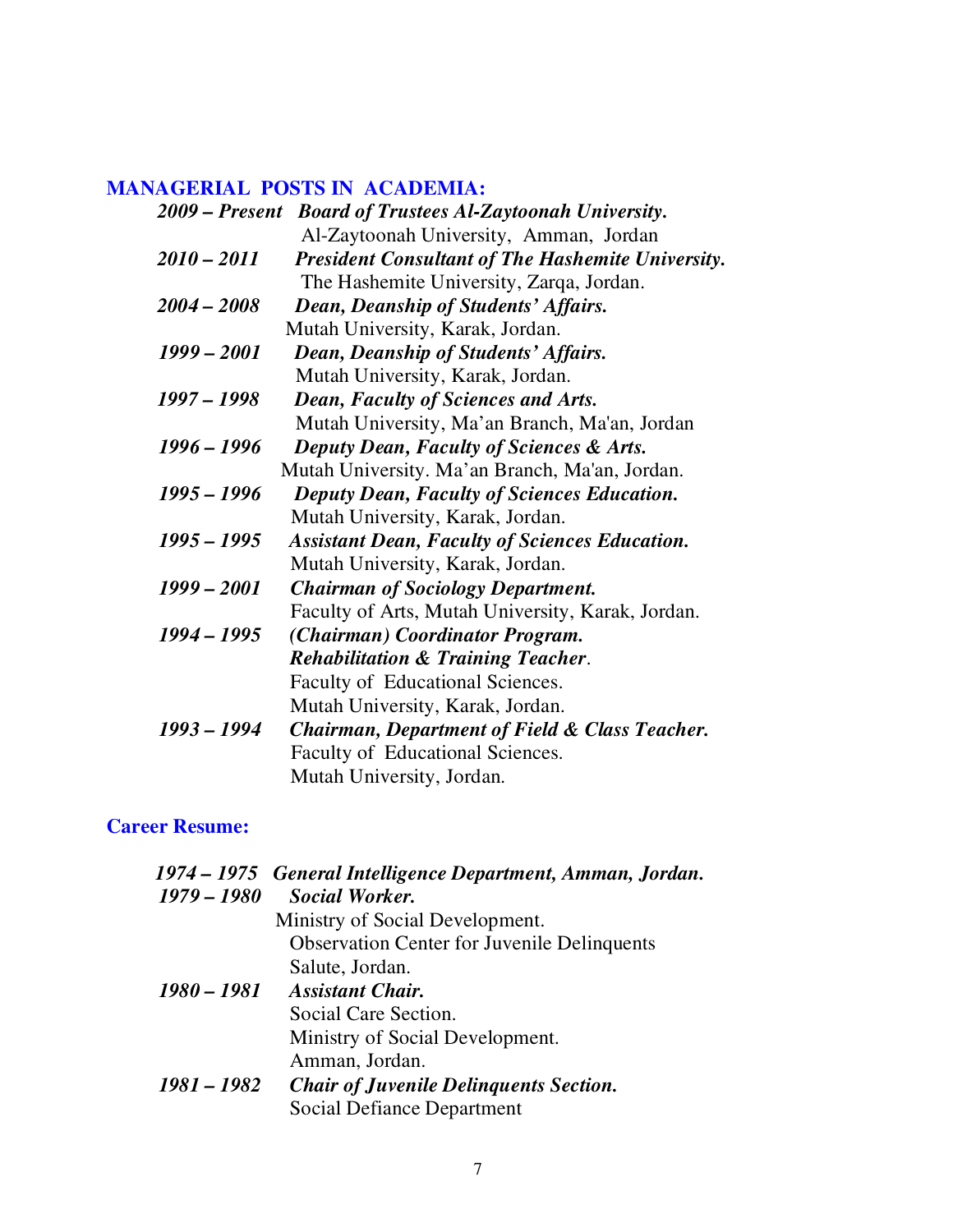Ministry of Social Development. Amman, Jordan.

| <b>Worked At USA:</b> |                                             |
|-----------------------|---------------------------------------------|
| 1987 – 1988           | <b>Assistant Therapist.</b>                 |
|                       | Center for Developmentally Disabled Adults. |
|                       | Western Michigan University.                |
|                       | Kalamazoo, MI. USA.                         |
| 1988 – 1989           | <b>Staff Member.</b>                        |
|                       | Reserve Desk in Waldo Library               |
|                       | Western Michigan University                 |
|                       | Kalamazoo, MI. USA.                         |
| $2003 - 2004$         | <b>Researcher &amp; Expert.</b>             |
|                       | Center for Police Research and Studies.     |
|                       | Gen. Directorate of Abu Dhabi Police,       |
|                       | Ministry of Interior. Abu Dhabi, UAE.       |

## **Teaching Experiences:**

| $2003 - 2004$ | <b>Adjunct Faculty.</b>                        |
|---------------|------------------------------------------------|
|               | Abu Dhabi University. Abu Dhabi, UAE.          |
| $2002 - 2003$ | <b>Adjunct Faculty.</b>                        |
|               | College of Islamic and Arabic Studies.         |
|               | Dubai, UAE.                                    |
| $2001 - 2003$ | <b>Associate Professor.</b>                    |
|               | Police Sciences of Academy.                    |
|               | Ministry of Interior. Sharjah, UAE.            |
| $1996 - 1997$ | <b>Assistant Professor.</b>                    |
|               | Social Sciences Department.                    |
|               | King Fahd Security College.                    |
|               | Kingdom of Saudi Arabia. Riyad.                |
| $1982 - 1983$ | <b>Adjunct Faculty.</b>                        |
|               | Junior College of Social Work.                 |
|               | Ministry of Social Development. Amman, Jordan. |
|               |                                                |

## *COURSE TEACHING EXPERIENCE:*

## *Mutah University:*

## *1992 - 1996**Department of Psychology; Faculty of Sciences Education:*

- *01.* Principle of Psychology.
- *02.* Principle of Education Psychology.
- *03.* Principle of Measurement & Evaluation.
- *04.* Psychology of Play.
- *05.* Psychology of Childhood & Adolescent.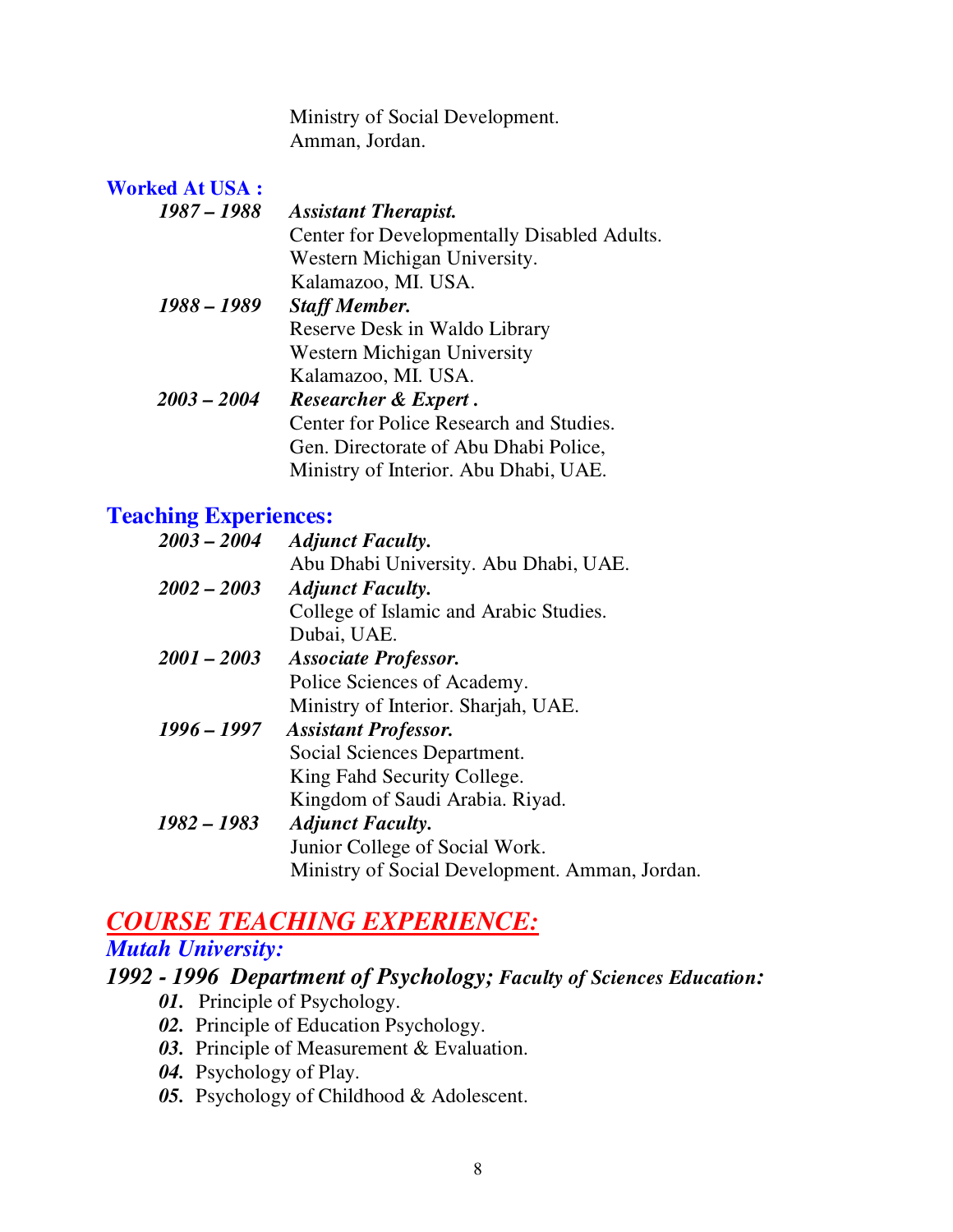- *06.* Introduction to Statistical Education.
- *07.* Organization Psychology.
- *08.* Personal Psychology.
- *09.* Introduction Measurement & Evaluation.
- *10.* Introduction Social Psychology.
- *11.* Research Method & Educational Psychology.

### *1998 - 2009**Department of Sociology: Faculty of Arts:*

- *01.* Juvenile Delinquents.
- *02.* Introduction to Sociology.
- *03.*Statistical Methods (1).
- *04.* Research Methods of Sociology (1).
- *05.*Sociological Family.
- *06.* Social Psychology.
- *07.* Criminology.
- *08.* Drugs and Society.
- *09.* Social Problems.
- *10.* Medical Sociology.
- *11.* National Education.
- *12.* Introduction to Domestic Violence.

## *Graduate College:*

*(Master)* 

- *01.* Group Dynamic (MA).
- *02.* Domestic Violence (MA).
- *03.* Modern Criminology (MA).
- *04.* Sociology and Correction Society (MA).
- *05*. Counseling Psychology in Correction .(MA).
- *06.* Modern Theory in Criminology (MA).
- *07.* Crime and Development (MA).
- *08.* Victimology (MA).
- *09.* Criminal Psychology (MA).
- *10.* Analysis of Political Sociology. (MA).
- *11.* Political of Modern Correction (MA).

### *(Doctorate)*

- *01.* Rehabilitation & Correction (DR).
- *02.* Typology of Crime (DR).
- *03.* Advanced Social Psychology (DR).
- *04.* Analysis of Political Correction (DR).
- *05.* Seminar in Social Statistics (DR).
- *06.* Seminar in Human Security (DR).
- *07.* Seminar in Social Change & Development (DR).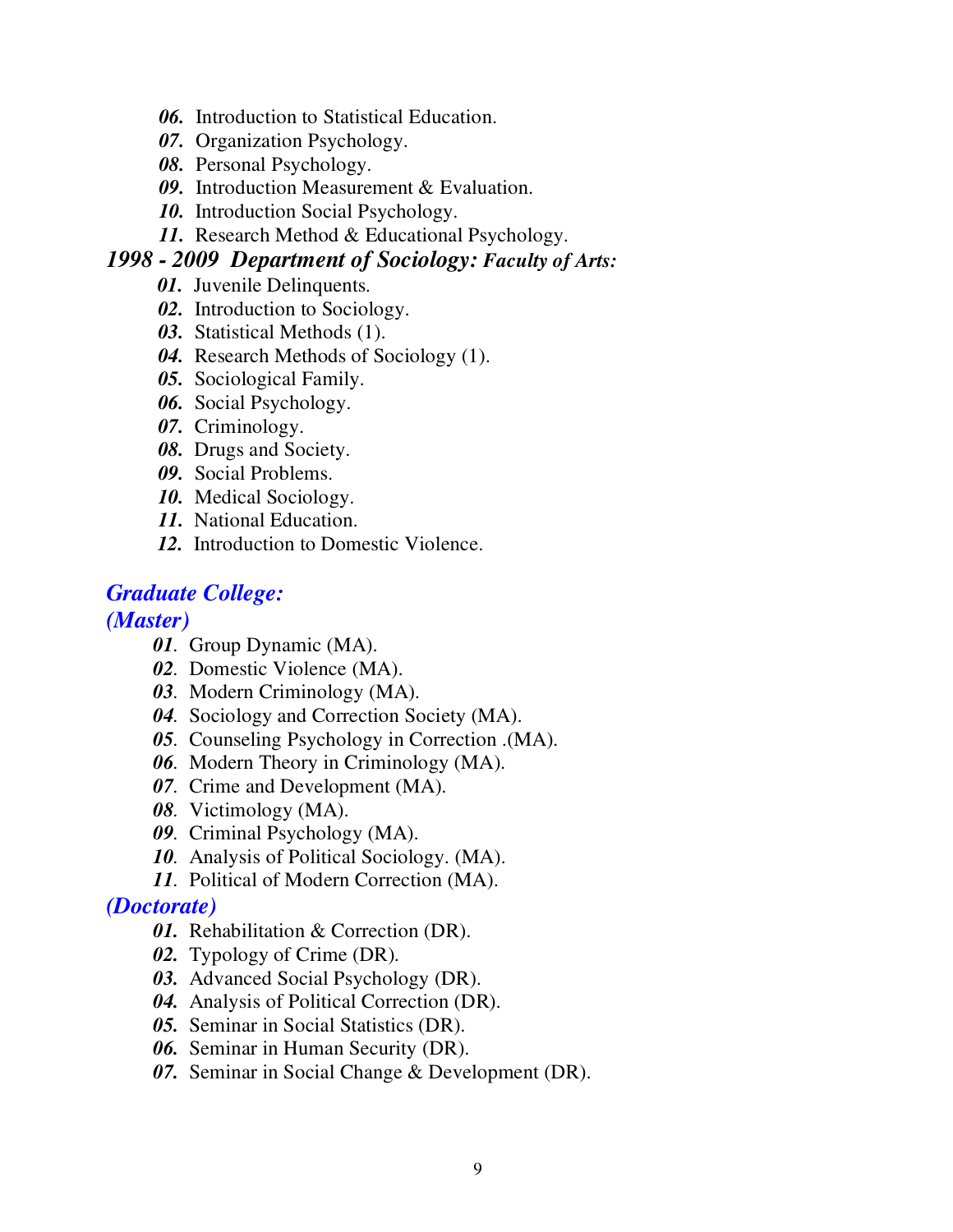*Courses of Policing & Security:*

*Mutah University (Army Wing): Police Sciences College:*

*01.* Criminal Justice.

 *02.* Psychological of Army.

*1996-1997 King Fahd Security College: Ministry of Interior, Riyad, KSA: 01*. Criminology & Penalty.

*2001-2003 Police Sciences Academy: Ministry of Interior, Sharjah UAE:* 

- *01.* Criminology (1).
- *02.* Criminology (2).
- *03.* Criminology (3).
- *04.* Police Culture.
- *05.* Occupational Culture.
- *06.* Police Sociology (1).
- *07.* Police Sociology (2).
- *08.* Prevention Methods (Victomology).
- *09.* Prevention Methods (Juvenile Delinquent).
- *10.* Prevention Methods (General Ethics).
- *11.* United Arab Emirate Society.

## *2007- Present: Jordan Royal Police Academy:*

- *01.* Modern Phenomena in Criminology (MA).
- *02.* Research Methods (MA).
- *03.* Criminal Psychology (MA).
- *04.* Criminal Justice (MA).
- *05.* Theory in Criminology (MA).

## **United Arab Emirate, Dubai:**

### *2002-2003 COLLEGE OF ISLAMIC & ARABIC STUDIES:*

*01.* Introduction to Psychology.

### *2003 - 2004 ABU DHABI UNIVERSITY, DEPARTMENT OF PSYCHOLOGY:*

*01.* General Psychology (English) (BA).

## **The Hashemite University, Zarqa, Jordan.**

### *2009 – 2011**Department of Psychology; Faculty of Sciences Education:*

- *01.* Domestic Violence (BA).
- *02.* Juvenile Delinquency (BA).
- *03.* Behavioral & Emotional Disorder. (BA)
- *04.* Personal Psychology (BA).
- *05.* Clinical Psychology for Medical Students, (English), (BA).
- *06.* Drugs Counseling (MA).
- *07.* Psychology (BA).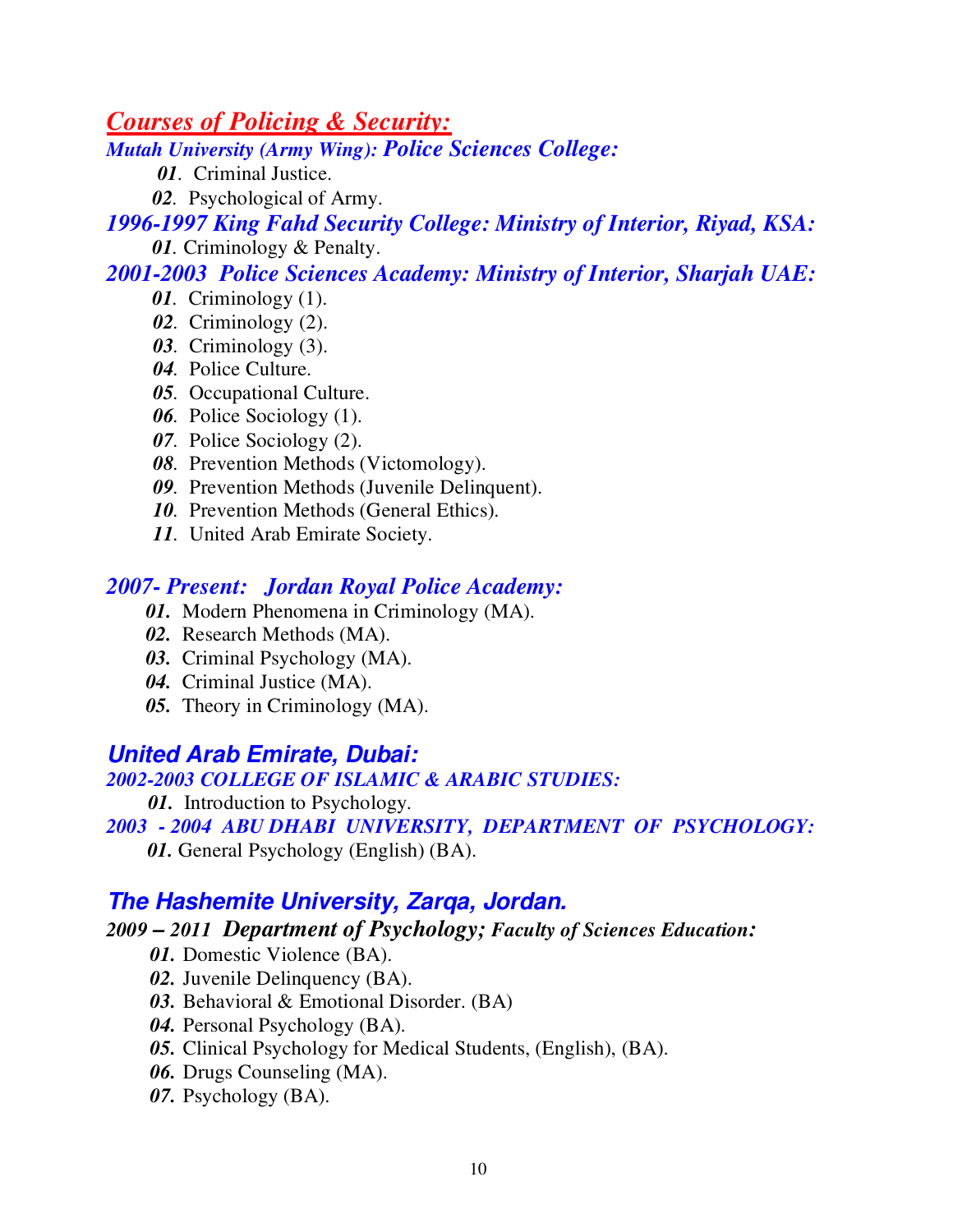- *08.* Introduction to Psychology (BA).
- *09.* Social Psychology (BA).

### **The University of Jordan, Amman, Jordan.** *2011 – Present:**Department of Psychology; Faculty of Arts:*

- *01.* Principles of Psychology (English), (BA).
- *02.* Psychology for Medical Dentist (BA).
- *03.* Special Topic of Psychology (BA).
- *04.* Developmental Psychology (BA).
- *05.* Criminal Psychology (BA).
- *06.* Distractive Statistic (BA).
- *07.* Family Problems (BA).
- *08*. Basic Psychology for Social Behavior (BA).
- *09.* Basic Psychology (BA).
- 10. Research Methods of Psychology (MA).

## *PUBLICATIONS:*

#### **RESEARCH ARTICALES PUBLISHED (REFEREED JOURNALS):**

- *1999* Problems Facing Students at Mutah University, Ma'an Branch and their Relation to some Variables: A Survey Study. *Dirasat Journal, University of Jordan. Pp. 223-238, V.16, No. (1).*
- *1999* Socio-Economic Characteristics of Females-Offenders in Jordan.  *Journal of Studies in Social Service and Human Sciences Series. Hallwan University. Pp. 264-293, No (7).*
- *2000* Depression Levels Between Male and Female College Students.  *Assuit University, Journal of Faculty of Education. V.16, No (1).*
- *2001* Estimation and Differentials of Birth Intervals in Jordan: A Detailed Life-Table Analysis. *Mutah Lil-Buhuth Wad-Dirasat. Humanities and Social Series. Pp. 9-43, V.16, No. (3).*
- *2001* The Effects of Some Demographic Data in Social Occupation, *Kuwait University. Journal of Social Sciences, V.29, No. 3.*
- *2002* Level of Anxiety among Undergraduate Students and Some Demographic Data at Mutah University. *Assuit University. Journal of Faculty of Education. V.18, No. (2).*
- *2004* Testing the Assumptions of Hirsch's Social Control Theory in Jordan.  *Journal of Studies in Social Service and Human Sciences. Hallwan University.*
- *2004* The Level of Job Stress among the Employees working of General Directorate of Abu Dhabi Police. *Center for Police Research and Studies. General Directorate of Abu Dhabi Police. Ministry of Interior. 24.*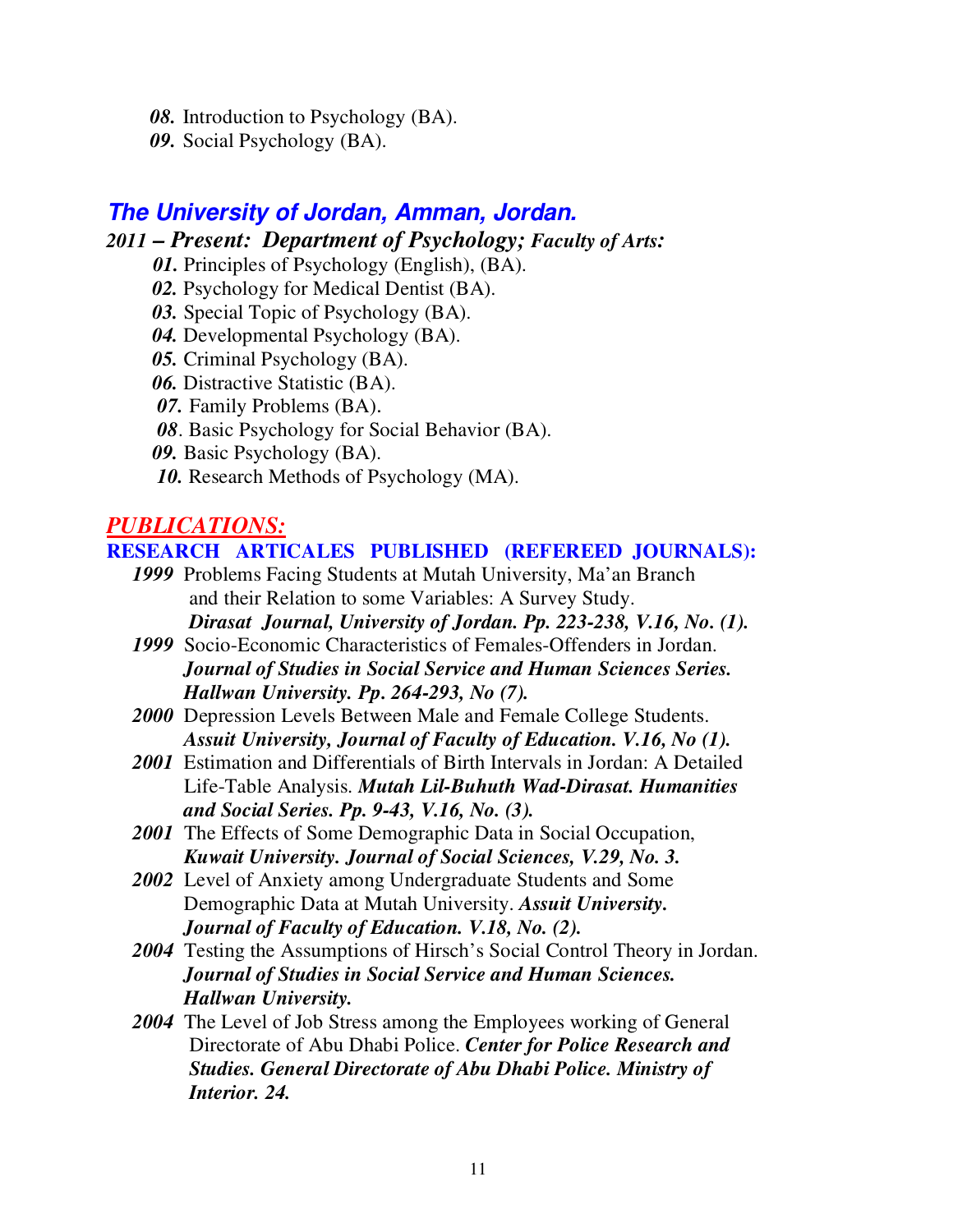- *2004* Criminal Behavior Determinations among Prisoner in Penalty and Correctional Foundations. *Center of Police Research and Studies. General Directorate at Abu Dhabi Police. Ministry of Interior. 29.*
- *2006* The Effect of Job Stress among the Employees working of General Directorate of Abu Dhabi Police. *Mutah University. Mutah Lil-Buhuth wad-Dirasat. Humanities and Social Sciences Series. V. 21, No. (3).*
- *2006* The Demographic, Social, Economical Characteristics, for those whom Committed Sexual Crime among Omani Society. *Mutah University, Mutah Lil-Buhuth wad-Dirasat. Humanities and Social Sciences Series. V. 21, No. (5).*
- *2007* The Personal Characteristics of Husbands who Commit the Physical Violence against their Wives in (Yanbaa Albahr) in Saudi Arabia According to (MMPI). *Mutah University, Mutah Lil-Buhuth wad- Dirasat. Humanities and Social. V. 22, No. (5).*
- *2007* Prisoners Attitude toward Policeman: Experimental Study in Correction and Rehabilitation Centers at Jordan. *Al Bahrain University. Human Sciences Journal. No. (15).*
- *2007* The Problems Facing Female Students Living at Mutah University Dorms Compare to non-Resident Female Student. *Al-Azher University , Faculty of Educational Journal. No. (132).*
- *2007* Security Procedures Information Technology Center at General Directorate of Abu Dhabi Police and the Effect of Infiltrate Security Information. *Center of Police Research and Studies. General Directorate of Abu Dhabi Police (In press March. 24. 2007).*
- *2009* Human Trafficking as a Form of Organized Crime and Its Behavioral Practices. *Mutah University, Mutah Lil-Buhuth wad-Dirasat. Humanities and Social. V. 24, No.2, 2009.*
- *2010* Social Stigma and Attitudes of University Students Towards HIV-Positive Persons. *Jordanian Journal of Social Sciences, Social ( In Press 2010).*

#### **THESES DEFENSE COMMITTEE'S MEMBERSHIP:**

- *2005* Credit Card Crimes in Jordan, A Descriptive Pilot Study. Shereen Elias Dababneh. Mutah University. Department of Sociology. Criminology. *06/01/2005.*
- 2005 The Relationship Between Personal and Family Characteristics and Abuse Forms Encountered by University Students during there Childhood. Manal Adlmh Abd Al-Shgour. Mutah University. Department of Sociology. Criminology*. 17/05/2005.*
- *2005* The Relationship between Marital Conflicts Tactics and Violence Against Children in Al-Karak City. Nesreen Mahmood Al-Karaki. Mutah University. Department of Sociology. Criminology*. 17/05/2005.*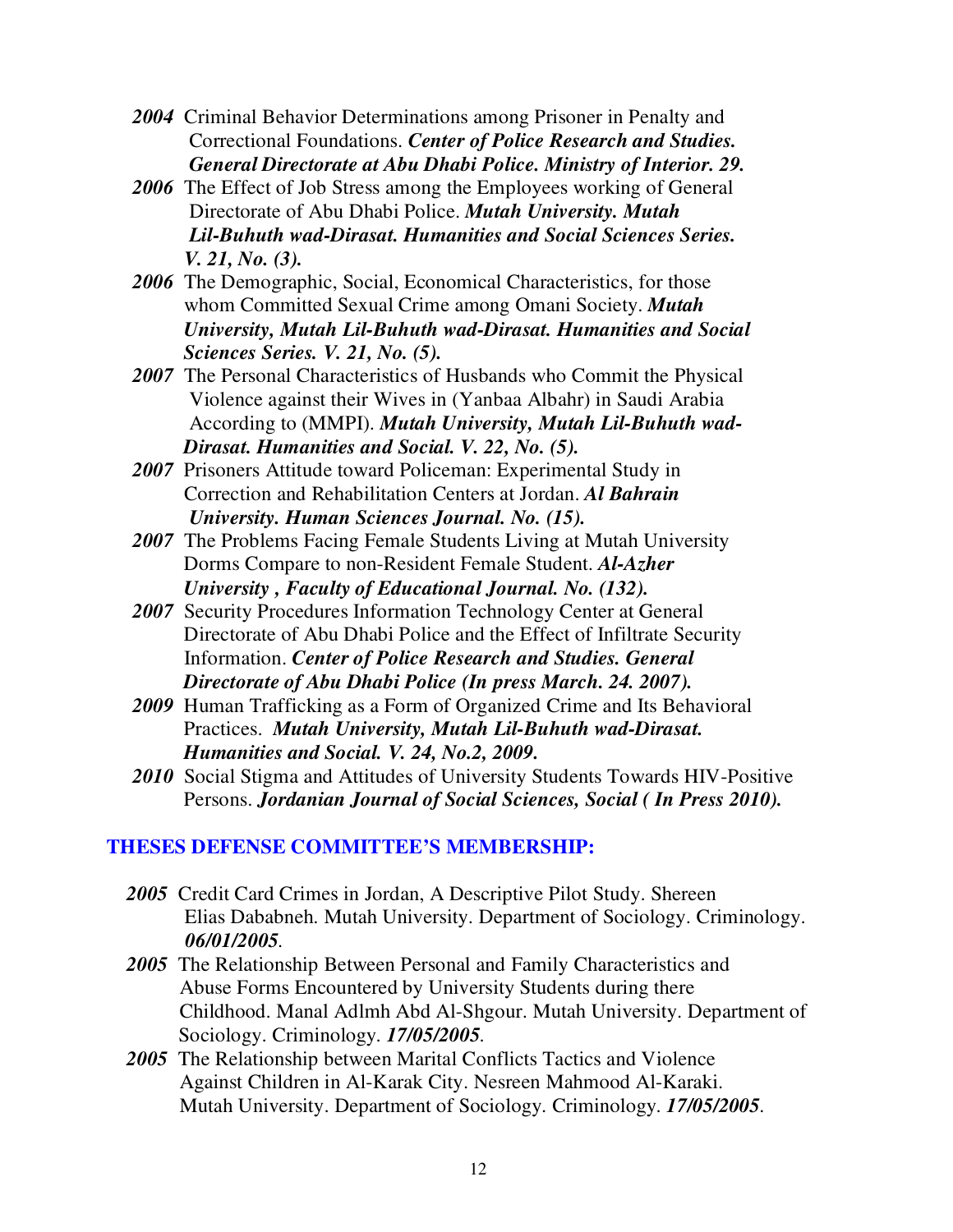- *200***<sup>6</sup>**Family Violence in the Southern Badia of Jordan. Hussein Mohammad Al-Jazy. Mutah University. Department of Sociology. Criminology*. 05/01/200***6***.*
- *200***<sup>6</sup>**Demographic, social and Economic Factors Working Children and Their Families and Its Relation to Imprudent Behavior. Hisham Abdelhameed Al-Dmour. Mutah University. Department of Sociology. Criminology*. 10/01/2006.*
- *200***<sup>6</sup>**The Relationship between Engaging in the Correctional and Rehabilitation Programmers in the Jordanian Penal Institutions and Recidivism. Ahmed Saleh Alwaked. Mutah University. Department of Sociology. Criminology*. 23/01/200***6***.*
- *200***<sup>6</sup>**The Social, Economic and Psychological Characteristics of Suicides Victims in Jordan during the Period 1995-2004. Wala Abdulfattah Al-Sarayrah. Department of Sociology. Criminology*. 11/05/2006.*
- *200***<sup>6</sup>**The Relationship between Personality Typology and Delinquent Behavior. Khaled Atallah DararJah. Mutah University. Department of Sociology. Criminology*. 21/12/2006.*
- *2007* The Level of the Practices of Educational Counselor of the Practical Counseling Tasks as Viewed by Clients Students in Al-karak Province. Nadir Ahmed Matarneh. Mutah University Department of Sociology. Criminology. *12/07/2007.*
- *2007* Testing The Hypothesis of Opportunity Theory On Cheating Behavior Exams at University Level. Maysa Sami Saket. Mutah University. Department of Sociology. Criminology*. 01/08/2007.*
- *2007* Factors Affecting Children Violence in Ma'an Governorate. Amjad Kareem Al-Jazzy. Mutah University. Department of Sociology. Criminology. *02/08/2007.*
- *2007* Constructing a Multi Level Mathematics Achievement Test For the Three Basic Grades (eighth, ninth and tenth) in Jordan. Muneer, Kalaf Al- Suhimat. Mutah University . Mutah University. Department of Sociology. Criminology*. 16/12/2007.*
- *2007* The Attitudes of the Judges, Lawyers and the Governed The Reasons That Lead to the Slow Litigation Procedures. Mohamed Dmour. Mutah University. Department of Sociology. Criminology*. 30/12/2007.*
- *2008* The Limitations of Violence Against Teachers From Tenth Grade First Secondary Students. Murad Al-Mawajdeh. Mutah University. Department of Sociology. Criminology*.09/01/2008.*
- *2008* Employees and Inmates Attitudes to in the Jordan Centers of Corrections and Rehabilitation Toward Imprisonment. Mutah University. Department of Sociology. Criminology*.* Haneen Al- Btoosh*. 16/01/2008.*
- *2008* The Attitudes of Al-Tafeilah Technical University Students Towards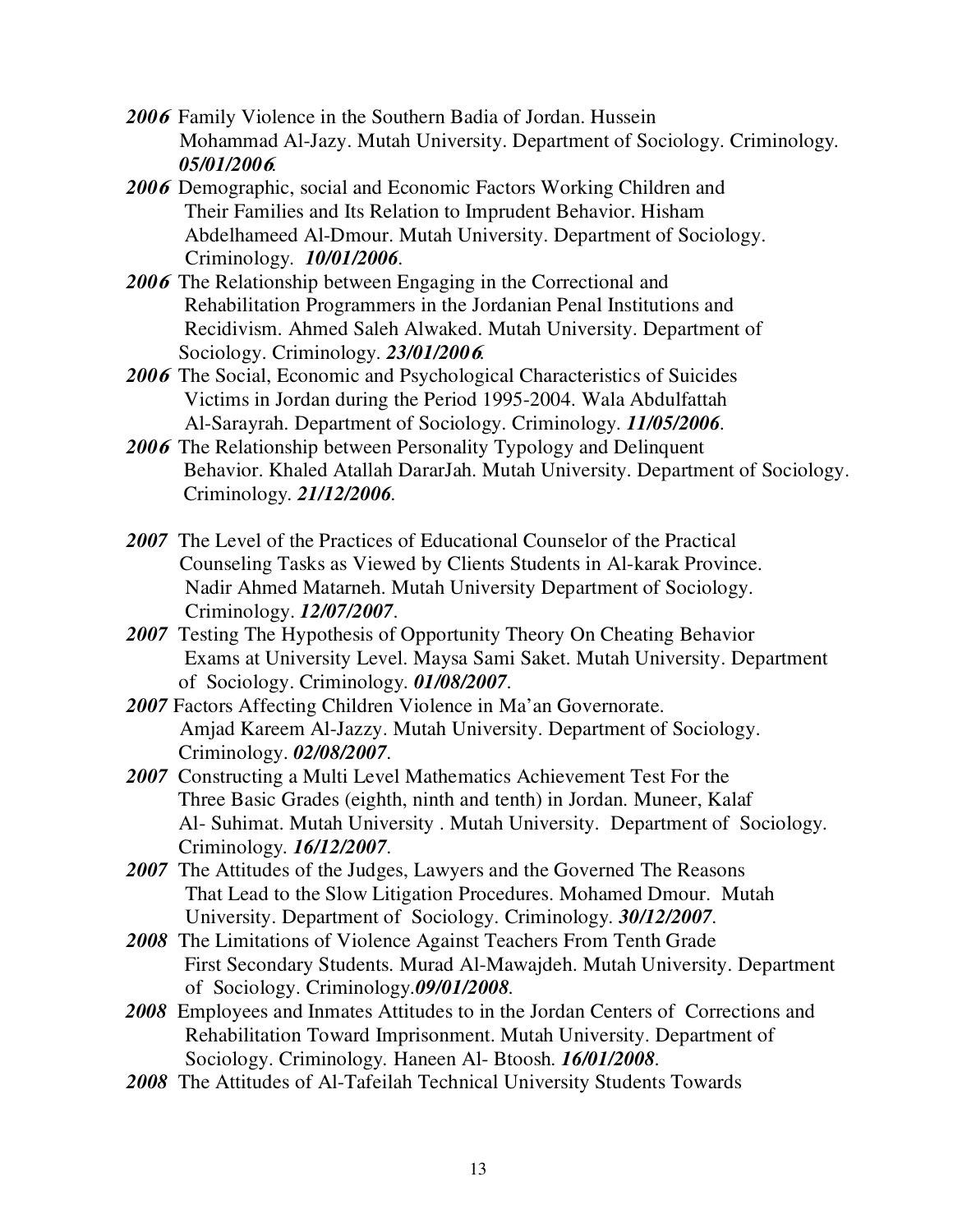the Victim Role in Crime Occurrence. Abdullah Shoul. Mutah University. Department of Sociology. Criminology*. 18/05/2008.* 

- *2008* The Effect of Terrorism Issue on Social, Economical and Psychological Fields in Both Jordanian and Saudi Societies (A Comparative Social Study). Mutah University. Department of Sociology. Criminology*.* Saood Al-Bakkmi*. 21/08/2008.*
- *2009* Violence Directed Against Aged People in Houses of Social Care in Jordan Society. Mutah University. Department of Sociology. Criminology*.* Fadia Ibrahim Al Jafoot*. 11/05/2009.*
- *2009* Embezzlement Crime of Women and The Role Al-Hesba in Encountering it: Field study in Tabouk City, (2007-2008). Mutah University. Department of Sociology. Criminology*.* Fallah Al Shamarie*. 20/05/2009.*
- *2009* The Relationship Between Human Development and Crime in The Kingdom of Saudi Arabia 1993-2007). Mutah University. Department of Sociology. Criminology*.* Sultan Al Enazi*. 31/05/2009.*
- *2009* Form of Harassment on Female Students in Jordanian University, Governmental and Private. Mutah University. Department of Sociology. Criminology*.* Alaa Al Majali*. 31/05/2009.*
- **<sup>2009</sup>** The Relation Between The Indicators of Human Development and The Means of Jordan Crime (1997-2006). Mutah University. Department of Sociology. Criminology*.* Hala Hamed Alawi*. 01/06/2009.*
- *2009* The Effect of Economic, Social and Personality Patterns on Criminality among Women Inmates in Jwaideh Women Rehabilitation and Correction Center in The Hashemite Kingdom of Jordan. Mutah University. Department of Sociology. Criminology*.* Nazek Mahmoud Al-Shunnaq*. 30/07/2009.*
- *2009* The Impact of Economic Variables on Criminal Behavior in Jordanian Society from Perspective of the Workers in Public Service. Mutah University. Department of Sociology. Criminology*.* Omer Abdullah Azwahrh. *13/08/2009.*
- *2009* Informal Social Control in limiting the Delinquent Field Study of Secondary Stage School Student's in Hayil District in KSA. Mutah University. Department of Sociology. Criminology*.* Meshal Abdulrahman al Reshidi*. 16/08/2009.*
- **<sup>2009</sup>** The Social Effect of Drugs User, A Field Study on Hayil Area in The Kingdom of Saudi Arabia. Mutah University. Department of Sociology. Criminology*.*  Habib Al Rasheidi*.16/08/2009.*
- **<sup>2009</sup>** Influence Factors in Determining Violence Types in Public Hospitals from the Paint of view of the Workers in the Departments of Aid and Emergency Rooms. Mutah University. Department of Sociology. Criminology*.* Taha Mubarak Al Tarawneh*. 28/10/2009.*
- *2009* The Effect of Group Counseling Program Using Meaning Therapy (Logo Therapy) on Self Concept, Self-Esteem and Depression among Female Juvenile Delinquents. The Hashemite University. Nemat Omer Abd-khader Al-Betar*. 17/12/2009.*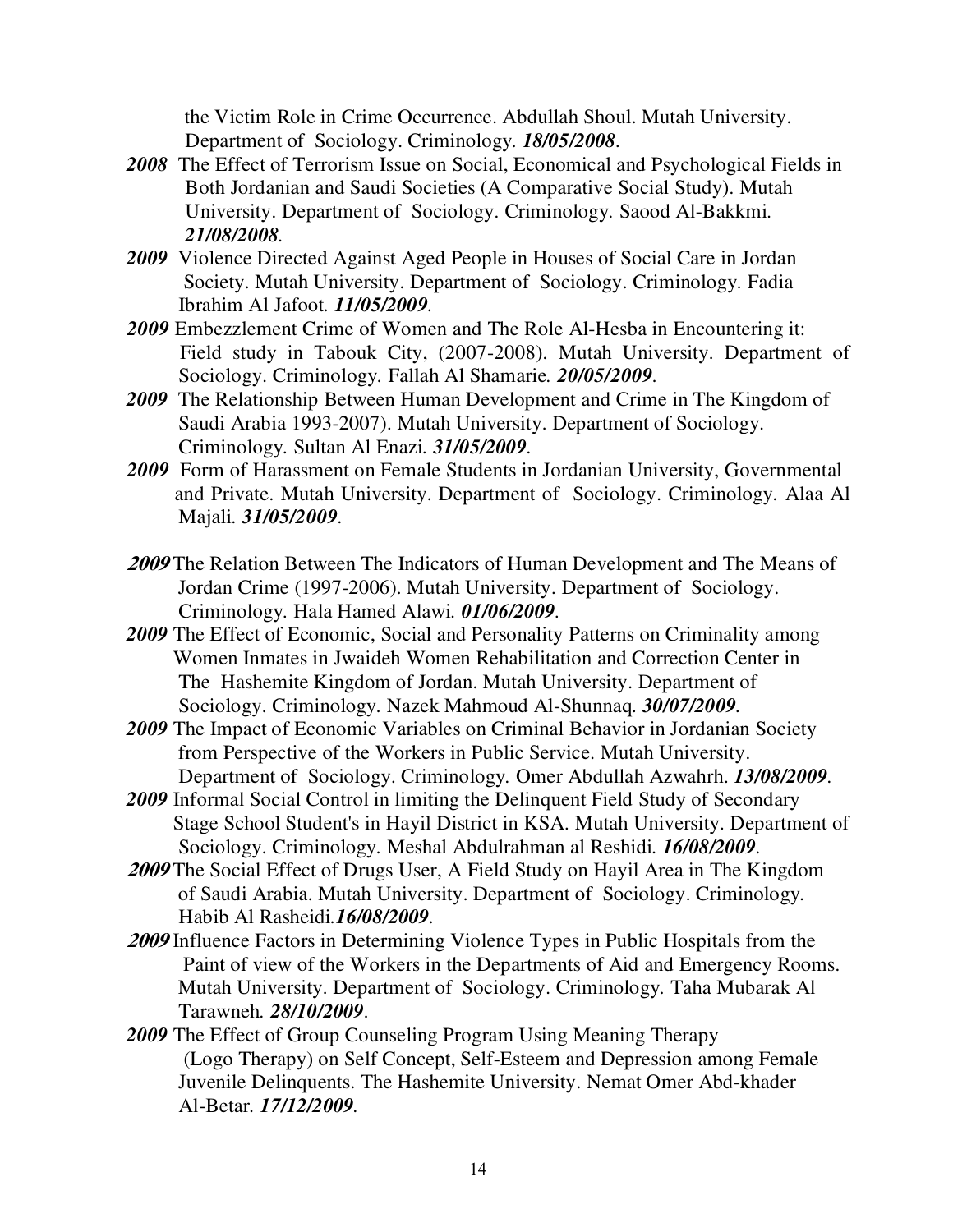- *2010* Social Stigma and Attitudes of University Students Towards HIV-Positive Persons. Mutah University. Department of Sociology. Criminology*.* Abdullah S. Al Darawsheh*. 13/01/2010.*
- 2010 The Effect of a Counseling Program on Modifying the Negative Attitudes of Delayed Marital Age. The Hashemite University. Ziad Mansour Khalf Alkhazaleh*. 20/04/2010.*
- **2010** Effectiveness of Dropout Rooms in Rusaifa Educational Department on Improving attitudes of students Toward Continuing Study and Academic Achievement". The Hashemite University. Mohammad Ibbeis Al Shalaife*. 28/04/2010.*
- **2010** The Effect of Training Program Based on Psychological Empowerment on Improving Self Compassion and Satisfaction among Mothers of Handicapped Children. The Hashemite University. Ghadi Ali Hamad Masada*. 20/06/2010.*
- **<sup>2010</sup>** The Effect of Using Alternative Assessment Technique (Portfolio) on the Motivation and Achievement of Third Grader Students. The Hashemite University. Nedaa Hassan Hussien Edily*. 22/07/2010.*
- *2010* Discriminate evidences to some Variables According to Its Ability to Discover Third Grade Students Learning Disability Problem. The Hashemite University. Leen Hakam Wasfe Al Hatab*. 25/07/2010.*
- 2010 The Extent to which social studies and National Textbooks for the first Three Grades Take into Account the Characteristics of Learners. The Hashemite University. Khaldoun Ibrahim Al Dbabi*. 25/07/2010.*
- *2011* The Relationship Between Public Social Pressure, Social Support and Coping Strategies and Stigma of the Divorced Women before Entering. Mariam Al\_Qutatitat*. 05/05/2011.*
- *2011* Patterns of Violence on Women Working in the Health Sector in The Hashemite Kingdom of Jordan. Mutah University. Department of Sociology. Criminology. Siham Albdainh*. 05/05/2011.*
- *2011* The Relation Between Job Satisfaction and Job Characteristics among Employees Working in Call Centers in Amman. The University of Jordan. Department of Psychology. Salam Issa Al\_Mayah*. 08/05/2011.*
- 2011 Levels of Stress, Anxiety, and Depression among mothers of autistic children in Amman Based on some demographic variables. Mjed Rbhei Mahmoud Al Shami. The University of Jordan. Department of Psychology. *19/07/2011.*

### **THESES SUPERVISION:**

- *2005* The Personal Characteristics of Husbands Who Commit the Physical Violence Against their Wives in (Yanbaa Albahr) in Saudi Arabia According to (MMPI). Mutah University. Department of Sociology. Criminology. Hamid Alghn*. 11/08/2005.*
- *2005* The Demographic, Social, Economical Characteristics, for Those Whom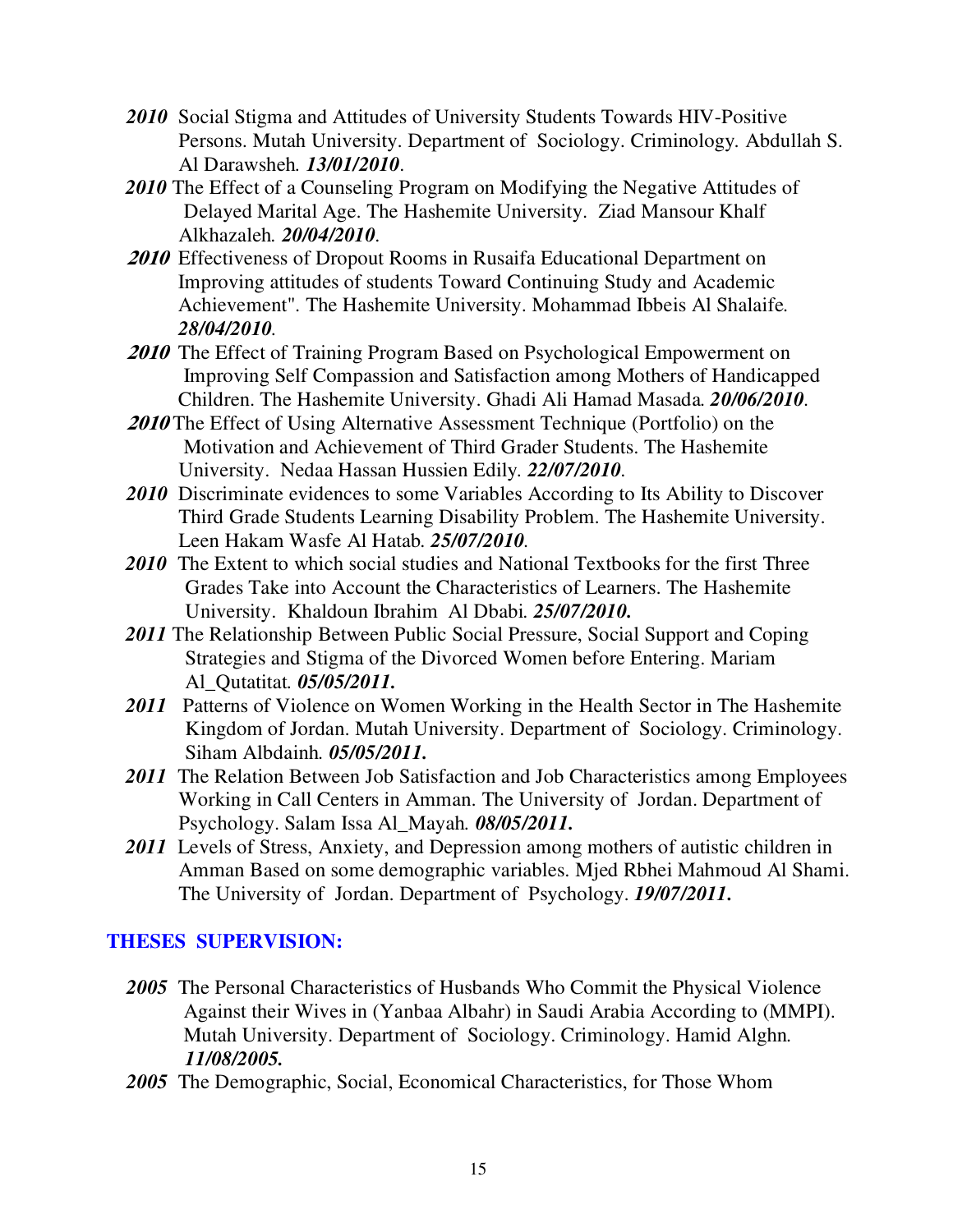Committed Sextual Crime in Oman Sultanate. Mutah University. Department of Sociology. Criminology. Said Nasser Salim Al-Habsi*. 29/12/2005.* 

- *2007* The Personal, Economical, and Social Characteristics of Mutah University Students and Their Relationship to Fear of Crime. Mutah University. Department of Sociology. Criminology. Raed Zaki Al-Amarin*. 2007.*
- *2008* The Impact of Religious Counseling on the Prisoners in the Reform Institutions in the Kingdom of Saudi Arabia: An Applied Study in Tabouk. Mutah University. Department of Sociology. Criminology. Solaiman Al-Atwi*. 12/11/2008.*
- *2008* The Impact of the Self Concept on the Aggressive Behavior of the Members of Youth Centers at the Province of South Jordan. Mutah University. Department of Sociology. Criminology. Atef Al- Rawashdeh*. 03/12/2008.*
- *2008* The Attitude of Students in The Jordanian Governmental Universities Towards Terrorism; Causes & Ways of Protection Against it. Mutah University. Department of Sociology. Criminology. Jamil Al Wekhian*. 24/12/2008.*
- *2008* Stage toward Dounts Phenomenon Student's Attitudes Secondary Reason, and the Method up Protection in Hail City. Mutah University. Department of Sociology. Criminology. Hayis Muteb Al- Shammari*. 24/12/2008.*
- *2009* The effect of Drugs on the Deviant Behavior in the Persons Who Engaged in Taking Drugs Repeatedly in The Kingdom of Saudi Arabia. An Applied in Amal Hospital. Mutah University. Department of Sociology. Criminology. Zamil Al Onazi*. 25/03/2009.*
- *2009* The Effect of Developmental Progress on the Type of Crime at Wadi Aldawasir Municipality in Saudi Arabia. Mutah University. Department of Sociology. Criminology. Obaid Hwizi Fahhad Aldawsari*. 02/08/2009.*
- *2009* The Role of Social and Economic Factors on Juvenile Delinquency in The Institutions of Juveniles in Jordan. University. Department of Sociology. Criminology**.** Bassam Ahmed Al Heisah*. 14/05/2009.*

## *COMMUNITY:*

### **COMMUNITY SERVICE:**

- *1.* Membership on Social Developmental Foundation, Amman, Jordan.
- *2.* Membership Council to Increase Students Proficiency of Al-Iraq Male and Female High School, Al-Karak, Jordan.
- *3.* Membership Committee of Research and Bedouin Studies in Jordan.
- *4.* Membership Committee of General Accreditation, Ministry of Higher Education.
- *5.* Membership Committee of Smoothing Paths to Peace Committee.
- *6.* Membership Committee Supervision of Modern Mutah University School.
- *7.* Membership Committee of Employee Performance.
- *8.* Membership Council of Education Department in Althaneeh High School.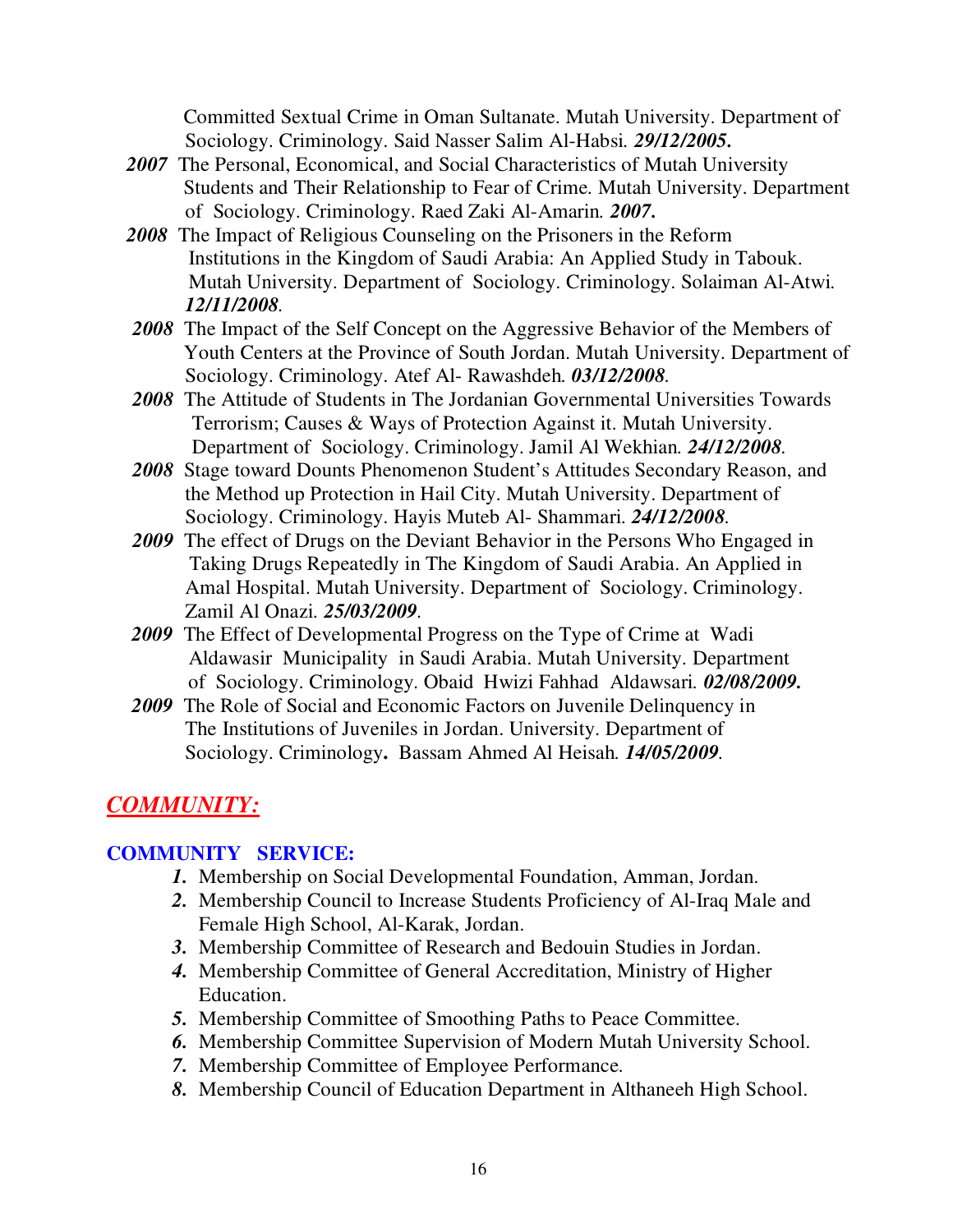- *9.* Membership Council of Professor Participated in USA. Visiting Program to Increase Teacher Proficiency.
- *10.* Membership on Globalization and Economic Crime Held in Police Academy of Sharjah. United Arab Emirate, 21-22/1/2002.
- *11.* Membership on the University City Professional Network Committee as Police Sciences Academy, Sharjah. United Arab Emirates. 2002.

### **TRAINING PROVIDED TO COMMUNITY:**

- *1997* Use of Research Methodology in Studying Criminal Behavior. A Training Workshop for the Officers for One Week of the "Arabic Center for the Security Studies and Training Saudi Arabia, Riyad, *15/2/1997*.
- *1997* Group Dynamics Effects on the (Principals or Directors) Working in the Southern Districts, General Administration Institute, Jordan, *1997*.
- *1998* "Behavioral Skills Implementation of Work". General Administration Institute, Jordan, *1998*.
- *1998* The Effects of Motives and Incentives on the Employees of the Public Domain, General Administration Institute, Jordan, *1998*.
- *1998* "The Use of Scientific Research Methodology in Studying Criminal Behavior". Training Workshop for the General Security Officers. Prince Naif Arab Academy for Security and Training Studies. Riyad, Saudi Arabia, *11/7/1998*.
- *1999* "The Effect of Stress on the Performance and Productivity of Workers". A Workshop Given to the Employees of the Income Tax Department, Jordan, *1999*.
- *2002* Training Workshop in the "Methods of Preventing Crime". For the Women Police, Sharjah, UAE. From *5/5– 28/8/2002*.
- *2002* "The Use of Statistical Analysis in Criminology". A Training Workshop for the Police Officers at Sharjah, UAE. *6-9/10/2002*.
- *2002* "The Modern Scientific Methods in Facing Crime". A Training Workshop for the Police Officers at UAE. *19-23/10/2002*.
- **<sup>2</sup>** *002* Basic Training for the Employees of the Correction and Penalty Departments, a Training Workshop for the Police Officers.UAE. *12-16/10/2002*.
- *2003* "Implementation in Criminology" A Training Workshop for the Women Police Officers at Sharjah, UAE. *3/4-9/7/2003*.
- *2003* Reactivating Training Workshop for the Grids of His Royal Highnesses the President on "The Concept of Police Education" General Administration of Abu Dhabi Police, Ministry of Interior Affairs, UAE. October/November, *2003*.
- *2004* Reactivation Training Workshop for the Supervising Officers Working with Students Of the Police Collage In Abu Dhabi, Ministry of Interior Affairs, UAE. *2/3-5/10/2004*.
- *2004* Reactivating Training Workshops about the Importance of Identifying the Exact and Possible Victim, Protecting him and Taking Precautions from Danger. *22/5/2004*.
- *2007* A Training Workshop in the " Skills Development among Petroleum Police".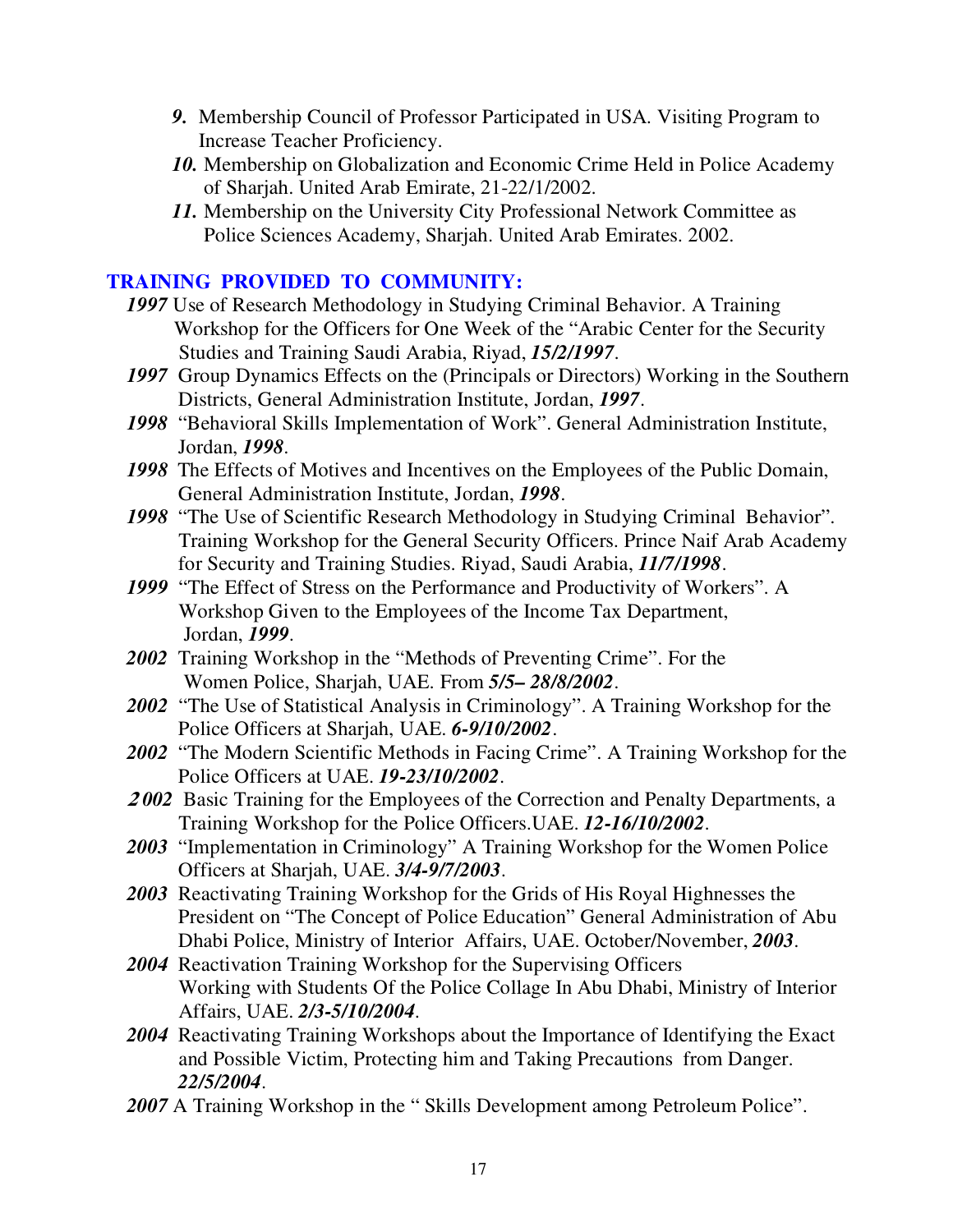Supervision Tafelih University with Naif University for Security Sciences. Amman, Jordan. **19-23/5/2007**.

#### **PROFESSIONAL COMMITTEES AND COUNCILS:**

- *01.* Graduate Scholarship Selection Committee. *31/03/1993*.
- *02.* Committee Member to accept new Master Student at Mutah University, Department of Psychology. *18/08/1993.*
- *03.* Committee Member of Curriculum Planning at Mutah University. *(Several times).*
- *04.* Membership Committee of General Accreditation, Ministry of Higher Education & Scientific Research. *1995, 2005.*
- *05.* Membership Committee of Smoothing Paths to Peace Committee. *1995.*
- *06.* Consultation Committee, Department of Planning and Statistics. *25/09/1995.*
- *07.* Committee Member of Doctoral Housing at Mutah University. *02/12/1995.*
- *08.* Committee Member of Investigation for Faculty at Mutah University. *03/05/1996.*
- *09.* Committee Member for Establish New Faculty of Sciences and Arts. Mutah University, Ma'an Branch*. 5/6/1996.*
- *10.* Associate Committee in Learning Program for Faculties at Mutah University. *5/12/1995.*
- *11.* Committee Member of Reviewing Transfer Assistant Teacher to Lecture at Mutah University. *1/11/1997.*
- *12.* Committee Member of General Examination for Leadership Development Master Degree. *15/4/1998.*
- *13.* Curriculum Committee Member, *2000-2002.*
- *14.* Grants Committee Member, *2001/2002.*
- *15.* Membership Council of Professor Participated in USA. Visiting Program to Increase Teacher Proficiency, *1993, 1995.*
- *16.* Membership on Globalization and Economic Crime Held in Police Academy of Sharjah. United Arab Emirate, *21-22/1/2002.*
- *17.* University City Professional Network Committee Members, Representative Police Sciences Academy, Sharjah, UAE. *2002/2003.*

### **UNIVERSITY SELECTION COMMITTEE CHAIRMAN:**

- *01.* Committee Chairman of Election Students for Union at Mutah University. *(Several times).*
- *02.* Committee Chairman of Educational Diploma at Faculty of Educational Sciences. Mutah University. *14/08/1996.*
- *03.* Committee Chairman of Election Employee for Recruiting at Mutah University. *05/01/2005.*
- *04.* Committee Chairman of Establish and Prepare new Faculty of Sciences and Arts at Mutah University, Ma'an Branch. *July, 1996.*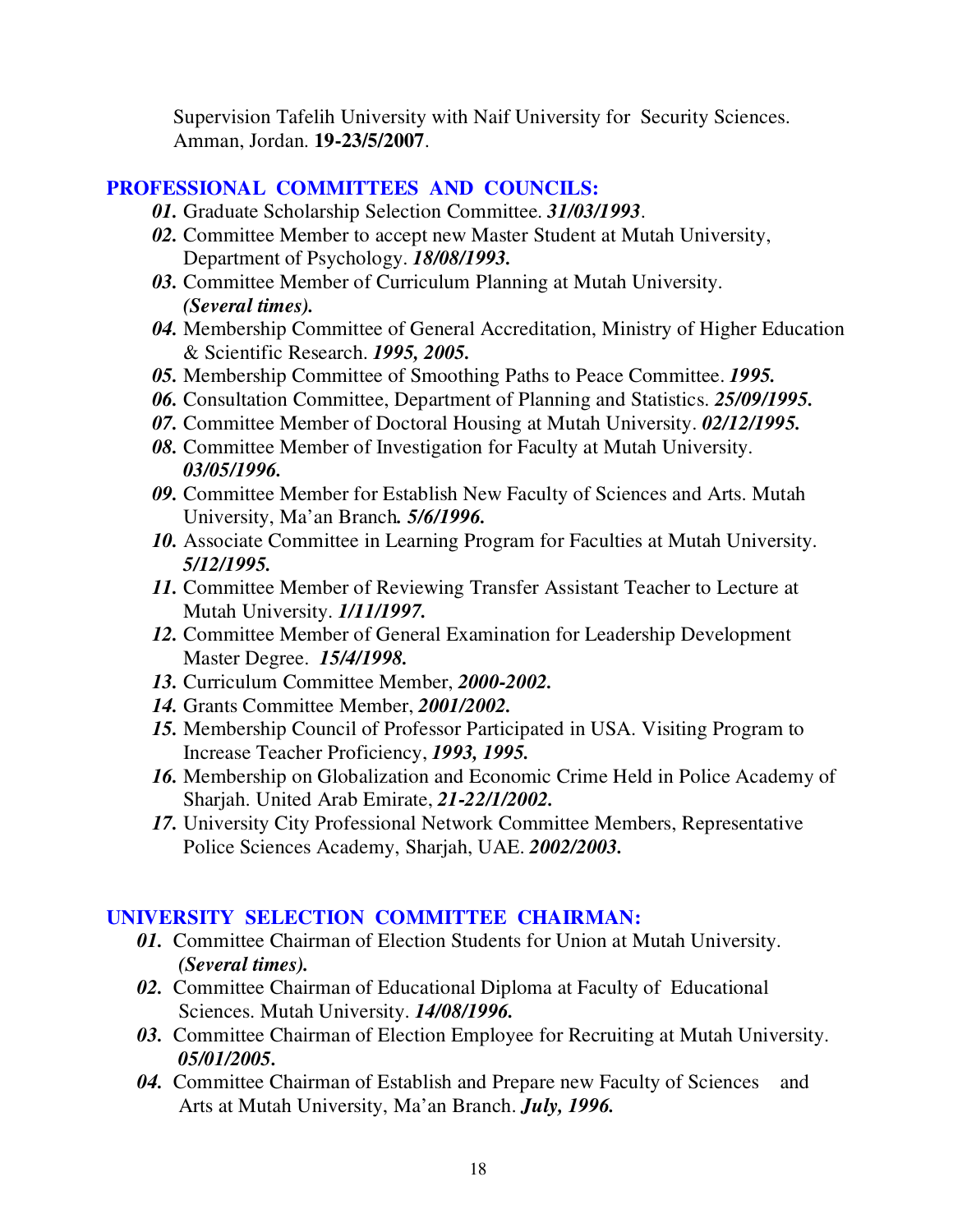- *05.* Committee Chairman of Reviewing and Study Award Money of Faculties at Mutah University, Ma'an Branch*. 27/10/1997.*
- *06***.** Council Chairman of Students Displanary at Mutah University. *(Several times).*
- *07***. C**ommittee Chairman of Tanning Public Army for the Students at Mutah University*. 12/11/1999.*
- *08.* Council Chairman of Security Information at Mutah University. *06/10/1999.*
- *09.* Committee Chairman of Students Loan at Mutah University. *(Several time).*
- *10.* Committee Chairman to Study Female Dorms Problems*. 09/08/2000.*
- *11***.** Committee Chairman to Accept New Professional Physical Students in Mutah University. *(Several times).*
- *12.* Committee Chairman to Accept New Professional Arts at Mutah University.  *(Several times).*
- *13.* Committee Chairman of Registration and Admission at Mutah University*. 23/09/2000*.
- *14.* Committee Chairman to Study Landlord Potation of Female Students Housing.*20/09/2000.*
- *15.* Chairman and Coordinator Arabic Language Program for the USA Students at Mutah University*. 26/12/2005.*

## **ACADEMIC AWARDS AND SCHOLARSHIPS:**

- *01.* Scholarship to Study (B.A) Psychology/Sociology at University of Jordan from Ministry of Education. Jordan. *1975 -1979.*
- *02.* Scholarship from Mutah University to Study Master Degree of Psychology at University of Jordan, *1982-1985.*
- *03.* Scholarship from Mutah University to Study Master Degree of Psychology at Western Michigan University, *1985-1989.*
- *04.* Scholarship from Indiana University of Pennsylvania to Study Doctoral of Criminology, Department of Criminology. Indiana, USA. *1989-1992.*
- *05.* Award from Ministry of Development for Participated in the Proportion Training. Jordan. *1982.*
- *06.* Hand Watch (Award) from his Majesty King Hussein of Jordan for Held the First Class of Master Degree in Psychology from Jordan University. *1985.*
- *07.* Award from University of Houston, Texas, USA. *1996.*
- *08.* Award as Name Listed in Who's Who in the World. *2000.*
- *09.* Award from the Ambassador of Oman in Jordan. *2000.*
- *10.* Award from the Ambassador of Malaysia in Jordan. *2000.*
- *11.* Award from the President of Mutah University for Participated in the First Annual Festival at Mutah University, Jordan. *2001.*
- *12.* Hand Witch (Award) from Jordan Ministry of Youths, for the Corporation with Deanship of Students Affairs at Mutah University, Jordan. *2001.*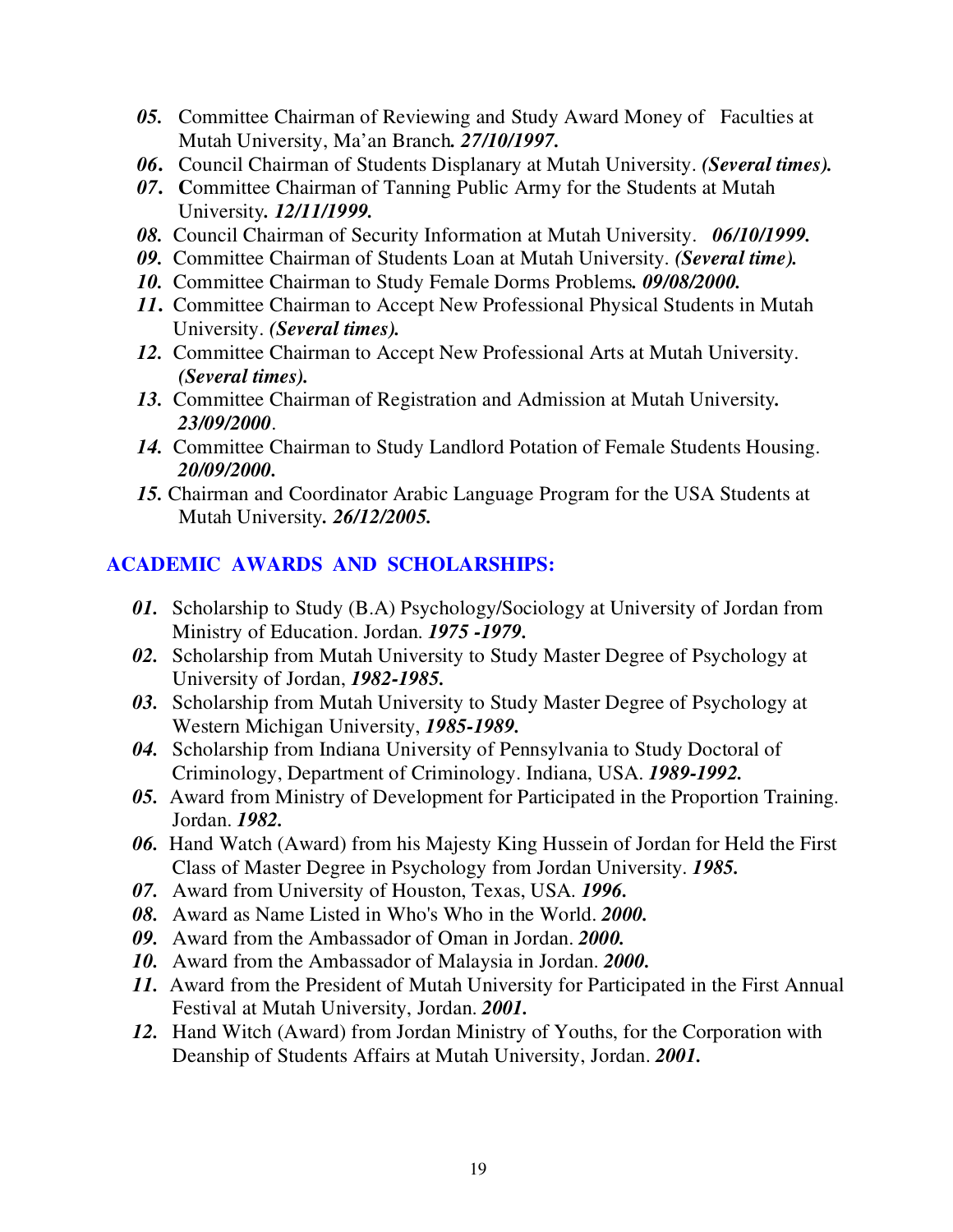### **LETTERS OF GRATITUDE:**

- *1.* President of Mutah University for Different Purposes (**13 letters**).
- *2.* Jordan Local Community for Different Purposes (**14 Letters**).
- *3.* Mutah University for Different Purposes, (**6 Letters**).
- *4.* Universities for Different Purposes, **(7 Letters).**
- *5.* Director of King Fahd Security College. Saudi Arabia. *1997.*
- *6.* Ma'an Governor for 6. Participated in Jordanian Congress Voting, *1997.*
- *7.* Malaysian Ministry of Education for Cooperation and Caring of Malaysia Students. *2000.*
- *8.* Director of Police Sciences Academy, Sharjah, UAE*. 2002.*
- *9.* General Directorate of Sharjah Police, Ministry of Interior, UAE. *2002.*
- *10*.Director of Police Sciences College, Abu Dhabi, UAE. *2004.*
- *11*.Ministry of Interior of UAE. *2004.* Ambassador of Kingdom Tieland, *2007.*

### **TV. PARTICIPATION:**

- *01.* Children's Rebellion, Jordan TV. Jordan. Dec. **1994**.
- *02.* Children's Violence, Jordan TV., Jordan. **1997**.
- *03.* Demotic Violence, Jordan TV. Jordan. **1998**.
- *04.* Police Training. (CNBC) TV. Dubai, UAE.
- *05.* Violence among University Students. Nourmina TV. **2007**.

## **RADIO PARTICIPATION:**

- *01.* Juvenile delinquent and Social Economic, Jordan Radio.
- *02.* Family and Crime in Jordan, Jordan Radio.
- *03.* Demotic Violence in Jordan, Jordan Radio.
- *04.* Students Affairs Issues, Jordan Radio. (Several times).

# **CONFERNCES, SYMPOSIUM, WORKSHOP & SEMINARS:**

## **CONFERENCES:**

- **01.** The Effects of Depression and Anxiety of Juvenile Delinquents and Non-Delinquents in Jordan. Paper Presented at the Annul Meeting of the Academy of Criminal Justice Sciences, Pittsburgh, Pennsylvania. *1992.*
- **02.** Juvenile Delinquent as Social Cause. Paper Presented at the Annual Meeting Counseling for each Child. Held at Madab Governate. Department of Education. Jordan*. 25-27/4/1999.*
- *03.* The University City Professional Network (UCPN) Conference about "A Collective Mind for a Collective Future" Building Partnerships at University City Hall. Sharjah, UAE. *Nov.3, 2002.*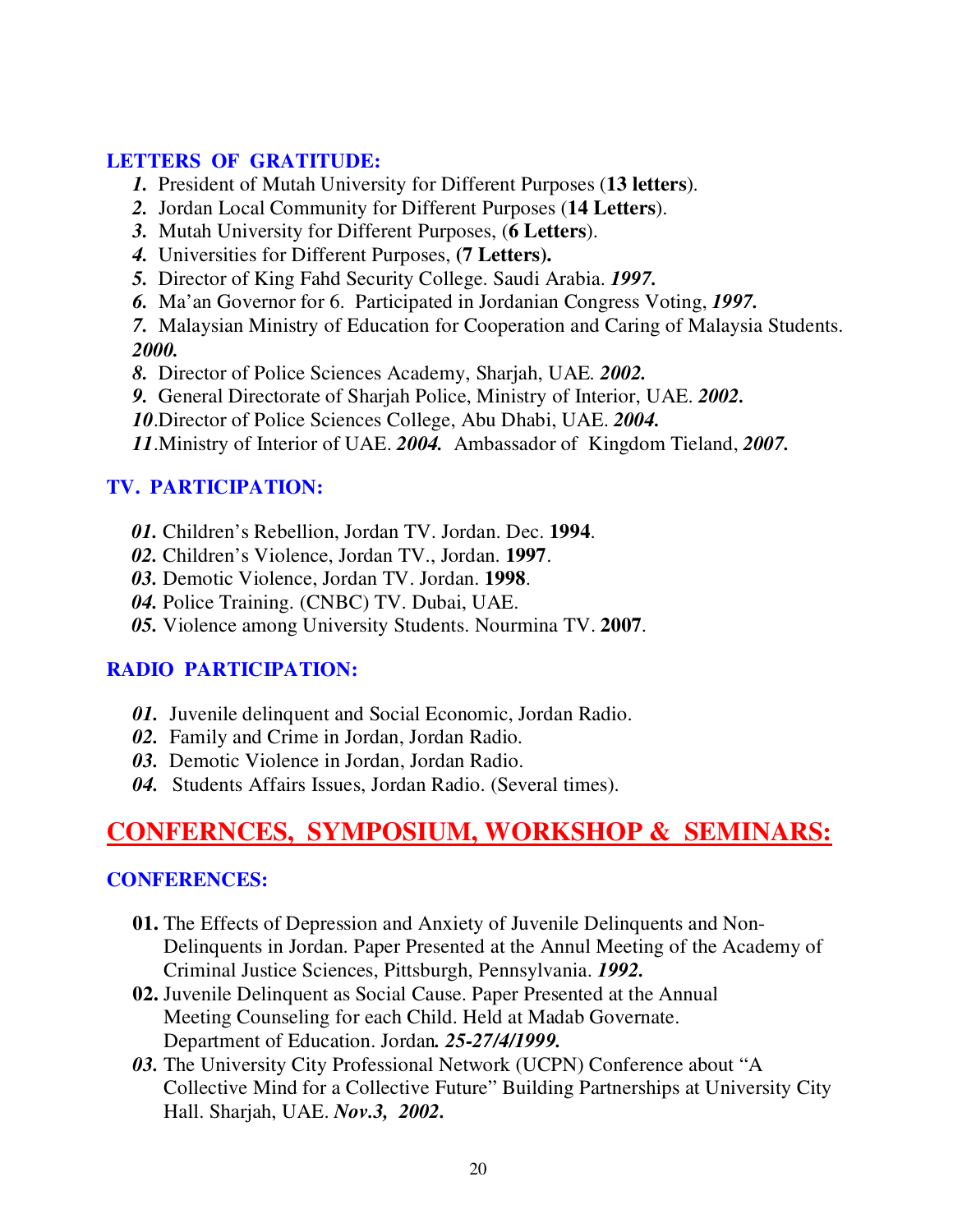*04.* First Conference on Jordanian Badia Sustainable Development in Jordanian Badia (Opportunities and Challenges). *19/12/2005.* 

### **SYMPOSIUM:**

- *01.* AIDS Symposium Held at Indiana University of Pennsylvania Indiana. Pennsylvania, USA. *1991.*
- *02.* Protection from Organized Crime Seminar, Presenting a Paper Titled" Money Washing as one of the Organized Crime Procedures That Crosses Borders of Countries and Continents". The Ministry of Interior Affairs. UAE. *15-16/12/2002*.

## **WORKSHOP:**

- *01.* Participation in the Workshop about Making a National Study for Training the Old People. *Feb-1998.*
- *02.* Participating in the Workshop about "The Quality of Higher Education and Adjustment" at Al ahliyya Amman University. *17/2/2005.*
- *03.* Participating in the workshop the Jordanian Universities about for the Deans Students Affairs at "Strengthening the Students Work". *23-24/6/2005.*
- *04.* Participating in the National Work Shops about Preventing and Precautions of Accidents Presenting a Paper about "The Social Aspect if Car Accidents in Jordan, *4-5/7/2005.*

### **SEMINARS:**

- *01.* A Seminar about the Development of the Counseling Work of the Schools of the Ministry of Education. *06/03/1997.*
- *02.* A Seminar about the Population and Housing Held by the General Department of Statistics at Amman*. 06-07/10/1997.*
- *03.* A Seminar about the Population and Housing Held by the General Department of Statistics at Aqaba and Presenting a Paper Titled "The General Qualities of the People of Ma'an and Aqaba Districts *02/12/1997.*
- *04.* A Seminars about the Population for the Middle Districts Held at the Hashimiya University*. 06/12/1997.*
- *05.* A Seminar Titled "The Methods of Collage Teaching for the Islamic And Arabic Studies "The Present and the Future". The Collage of Islamic and Arabic Studies". *06/03/2003.*
- *06.* The International Seminar the Islamic Educational Vision in Dealing with the Issues of Human Rights". (Esisco) The Islamic Organization for Education & Science. Participated in a Paper Titled "The Juvenile hopeless and Their Right in Protection and Social Care". Sharjah Police. UAE. *15-17/4/2003.*
- *07.* The Seminar "The Police of the Society in Theory and Application" Sponsored by Sharjah Police. UAE*. 14/4/2003.*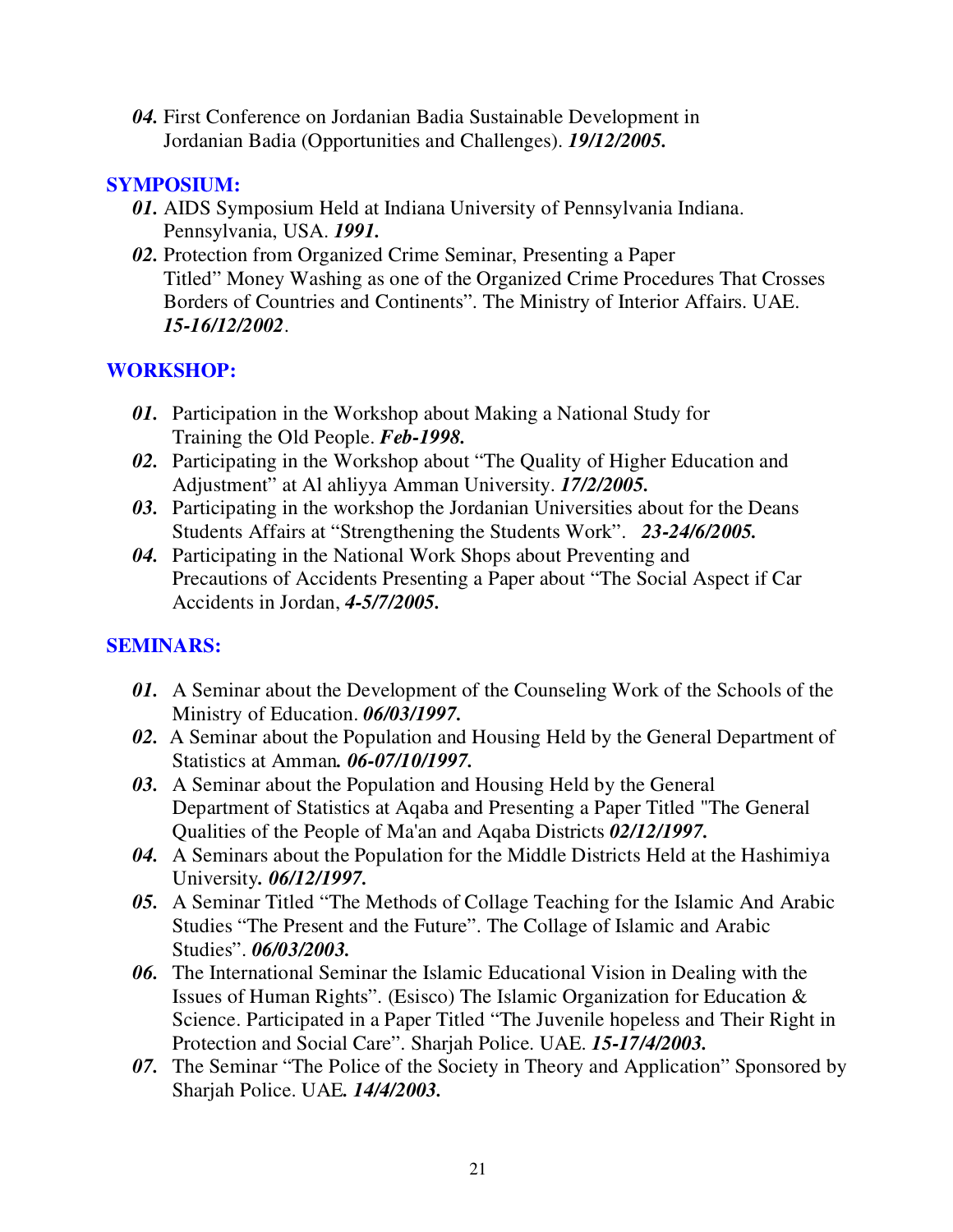- *08.* A Seminar about "The Police Role in Fighting the Corruption in" Inferior Affairs. UAE. *23-24/2/2004.*
- *09.* The Seminar of the National Campain for Safety Awareness, about "Safety is the Responsibility of Everybody". Abu Dhabi. UEA*. 4/4/2004.*
- *10.* "Fighting Human Slavery" A Research Paper Titled: "The Procedures For Fighting trading Humans and How to Oppose this Phenomena" A Seminar Supervised by the Officers Institute with the Cooperation with the Center of Research and Police Studies, Interior Affairs, UAE. 23-*25/5/2004.*

## *HOBBIES AND INTERESTS:*

## **HOBBIES:**

Reading and Writing Articles in Newspapers.

### **REFERENCES:**

## **(***A). In Jordan:*

- *01***.** Ahmad Zaghalil, Ed.D. Department of Psychology. Faculty of Educational Sciences. Mutah University Postal Code 61710, P.O. Box (7). Cell: 0096277741338. E- mail: *Zaghalil2000@hotmail.com*
- *02.* Ahmad Ashtaywi, Ph.D. English Department. Faculty of Arts. Mutah University. Postal Code 61710, P. O. Box (7). Cell: 00962795643210. E- mail: *Ahmad\_Shtaywi@yahoo.com*
- *03.* Professor Diab Badyenah, Ph.D. Professor of Sociology. Department of Sociology Faculty of Social Sciences. Mutah University. Postal Code 61710, P.O. Box (7). Cell: 00962795552202. E-mail: *Badayneh@hotmail.com*
- 04. Professor ACleiff Tarawneh, Ph.D. President of Balga University, Salt, Jordan. Cell: 0096797200900. E-mail: *tarawneh\_c@yahoo.com*
- *05.* Professor Yousef Abu Homedan, Ph.D. Dept. of Psychology, Faculty of Arts, Jordan University. Amman, Jordan. Cell: 00962795226833. E-mail*: Yousf\_abu@Yahoo.com*

## *(B). In the USA:*

- *01.* W. Timothy Austin, Professor of Criminology, Indiana University of Pennsylvania, Indiana, PA 15705. Phone # (724) 357 5609 E-mail: *Austin@grove.iup.edu*
- *02.* Mutchnick, Robert, Professor of Criminology, Indiana University of Pennsylvania, Indiana, PA 15705. Phone # (724) 357 5604; E-mail: *rjmutch@grove.iup.edu*